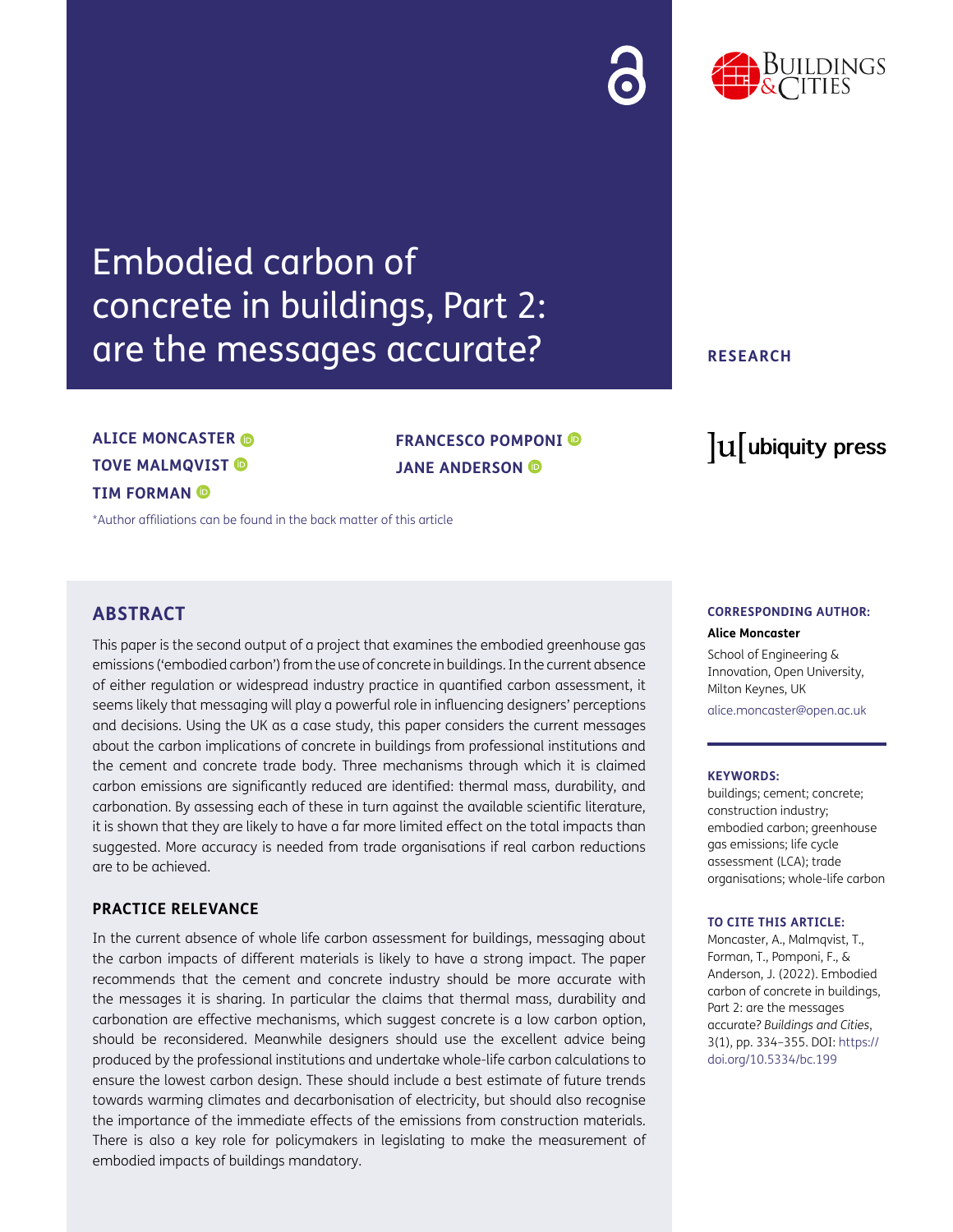#### **1. INTRODUCTION**

This paper is the second output of a project that examines the embodied greenhouse gases (GHGs) ('embodied carbon')<sup>1</sup> impacts of the use of concrete in buildings. The project collates, analyses and critiques evidence from multiple sources to assess and understand the current state of knowledge, and from this starting point to develop recommendations for policymakers and industry practitioners engaged with the decarbonisation agenda. The previous paper in this series focused on the carbon impacts of different cements and concrete mixes, and reported the first comprehensive analysis of Environmental Product Declarations (EPD) ([Anderson & Moncaster](#page-17-0) [2020](#page-17-0)). It concluded that 'the carbon impacts of cement and concrete remain complex and highly varied' and that (nevertheless) it is imperative to reduce them.

The present paper moves on to consider the messaging to industry decision-makers about the carbon impacts of concrete in buildings. It does not consider the specifics of how the calculations should be carried out, which is the subject of many other academic papers, including several by these authors. Nor does it consider ways in which the impacts of concrete in a building might be reduced through choice of mix and lean design, *etc.*—again others have addressed these topics, and it is included in the focus of the previous paper in this series. Instead it considers the 'headline' messages about the carbon impacts of concrete, which, if detailed calculations are not followed, could affect design decisions and material choices.

The construction of buildings is directly responsible for  $10-11\%$  of all energy-related CO<sub>2</sub> emissions through construction activities ([Hertwich](#page-18-0) *et al.* 2020; [UNEP 2021\)](#page-21-0), and indirectly responsible for a further 27% from the heating, cooling and lighting of buildings, with non-building-related construction responsible for an additional 10% [\(UNEP 2021](#page-21-0)). The World Green Building Council (WGBC) has set an ambitious decarbonisation vision, which includes reducing the embodied CO<sub>2</sub> emissions of all new buildings, as well as renovation projects and infrastructure, by at least 40% by 2030, and achieving 'net zero' by 2050 [\(WGBC 2019: 4\)](#page-21-1). In the UK, embodied carbon of new assets has been calculated to be 23% of the total GHG emissions from the construction and operation of the built environment ([Giesekam & Pomponi 2017\)](#page-18-1). Globally, industry engagement with calculating and reducing embodied energy and GHG emissions of buildings has surged (*e.g.* [Simonen](#page-20-0) *et al.* [2017](#page-20-0)), while political interest has also grown, as demonstrated by the day dedicated to 'Cities, Regions and the Built Environment' at the United Nations' COP26 in Glasgow in November 2021.

Aligned with this there have been increasing calls for more efficient use of materials (*e.g.* [Allwood](#page-17-1) *et al.* [2011](#page-17-1); [Hertwich](#page-18-0) *et al.* 2020), and of construction materials in particular ([Dunant](#page-18-2) *et al.* 2021; Orr *et al.* [2019;](#page-20-1) [Ramage](#page-20-2) *et al.* 2017; Ruuska & Häkkinen 2014). However, the volume of construction globally is still increasing, partly due to increasing urbanisation. Between 2015 and 2020, the urban population grew from 53% to 55% of the total global population [\(World Bank 2020\)](#page-21-2), with 140 million additional people moving to live in cities. Zhou *et al.* (2022) report that China alone has constructed over 2 billion m<sup>2</sup> of floor area each year for the last 10 years. Their model suggests that even including predicted energy efficiencies in material production, the annual embodied energy of new construction will increase to 170 million tonnes of coal equivalent (tce), or almost  $5 \times 10^{12}$  MJ, by 2027, around 70% higher than in 2010.

One construction material, cement, is alone responsible for 7–8% of global anthropogenic emissions [\(Andrew 2019\)](#page-17-2). The global cement industry has long been identified as a key producer of carbon emissions alongside fossil fuel producers (de Schepper *et al.* 2014), and its carbon emissions appear to be growing, although it is difficult to find harmonised figures. The US Mineral Commodity Survey [\(USGS 2020\)](#page-21-3) reports the world production rate of cement as unchanging between 2015 and 2020 at 4100 billion tonnes/year; however, the Global Carbon Budget (Friedlingstein *et al.* 2020: 3300) found that emissions from cement grew by 3.2% between just 2018 and 2019; while the International Energy Agency (IEA) reports that the carbon intensity of cement has increased by 1.8%/year between 2015 and 2020 ([IEA 2021\)](#page-19-0). These later figures seem to align with the increase in urbanisation and building construction. In the UK, of the 13,000 kt of cement produced annually, 83% is used in buildings ([Shanks](#page-20-3) *et al.* 2019).

Moncaster *et al*. **335** *Buildings and Cities* DOI: 10.5334/bc.199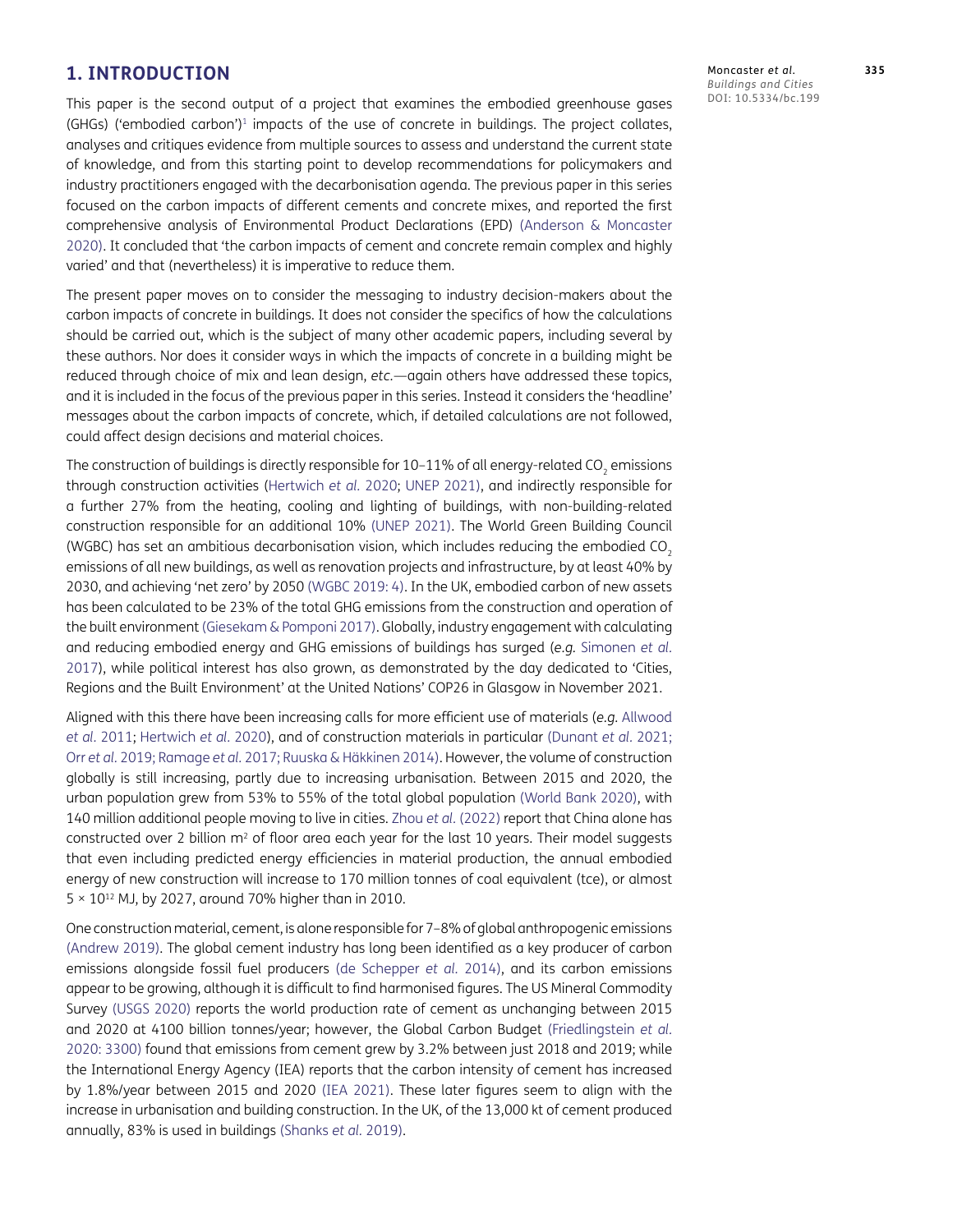In order to understand the impacts of different design choices, such as construction material, designers are encouraged to apply whole-life carbon assessment. However, there are ongoing concerns with this approach, including perceptions of a lack of reliable and comparable data, a lack of technical knowledge, and limited agreement over methodological approach (Rasmussen *et al.* 2020; Schlanbusch *et al.* 2016). A survey of 500 construction sector practitioners found a lack of quantitative life cycle assessments (LCAs) being carried out at early design stages [\(Jusselme](#page-19-1) *et al.* [2020\)](#page-19-1), while detailed case studies of brownfield sites in the UK, the Netherlands and Australia showed little evidence of changing industry practice ([Baker](#page-17-3) *et al.* 2017). [Giesekam](#page-18-3) *et al.* (2014, [2016](#page-18-4)), while identifying the 'moral imperative' that many designers feel over reducing the environmental and GHG impact of their buildings, also identify multiple cultural and institutional barriers to innovation across the construction sector, including innovation in the choice of materials. In November 2021, the UK Green Building Council (UKGBC) in their 'Net Zero Whole Life Carbon Roadmap' stated that embodied carbon measurement is still 'far from being mainstream practice' ([UKGBC 2021: 4](#page-21-4)).

Without mainstream uptake of detailed LCA calculations, or of regulation, it seems likely that messaging can play a powerful role in influencing designers' perceptions and decisions. Narratives from the trade organisations for the main construction materials are not surprisingly often partisan, and are picked up by the professional institutions. In the RIBA publication *What Colour is Your building?*, [Clark \(2013\)](#page-18-5) reports the British Steel Constructional Steelwork Association and Tata Steel claim that, 'Steel is lower [carbon] than concrete and can also be lower than timber'; and the Forestry Commission Scotland statement, 'Timber is by far the lowest carbon material'; as well as the Concrete Centre's claim, 'Differences between concrete and steel are quite small and insignificant when compared to operational  $CO<sub>2</sub>$ .

Considering the UK as a bounded case study, the present paper considers the current messages that industry professionals may be receiving about the carbon implications of concrete in buildings. Having identified three prevalent claims from the concrete trade organisation the Mineral Products Association (MPA), it assesses these against the scientific literature. The final section summarises the paper and draws general conclusions, with recommendations for designers, policymakers, and the cement and concrete industry.

#### **2. METHOD AND LIMITATIONS**

Tracing the data and guidance accessed by industry professionals is far from easy. A paper from 2010 found that the two most frequent knowledge sources accessed by UK industry professionals were trade organisations and professional institutions, while half of engineering practitioners also browsed the web for new information at least weekly ([Moncaster](#page-19-2) *et al.* 2010). However, this was over a decade ago; within the rapidly increasing interest in the UK around embodied impacts of buildings, this might reasonably now be expanded to include guidance from well-known organisations such as the UKGBC, and from the increasing numbers of grassroots industry and industry–academia groups such as the London Energy Transformation Initiative (LETI) and the Architects Climate Action Network (ACAN). Meanwhile, trade organisations still have an important role to play in providing advice about specific materials. This is simpler to identify, as the overarching UK trade body for cement and concrete is the MPA, which incorporates The Concrete Centre and maintains the website [sustainableconcrete.org.uk.](http://sustainableconcrete.org.uk)

This type of information was originally described as 'semi-published' by Charles Auger [\(Auger](#page-17-4) [1975](#page-17-4)), who later termed it 'grey literature' [\(Auger 1989\)](#page-17-5). Grey literature has long been considered in medical research (*e.g.* [Alberani](#page-17-6) *et al.* 1990; [Benzies](#page-17-7) *et al.* 2006; [Pappas & Williams 2011\)](#page-20-4), where it has come to mean a distinct set of sources of unpublished clinical data. [Rothstein & Hopewell](#page-20-5) [\(2009: 105\)](#page-20-5) defined it as, 'all documents except journal articles that appear in widely known, easily accessible electronic databases', suggesting that the grey literature is used in addition to the academic literature 'as an attempt to lessen publication bias in research syntheses'.

However, unlike medicine, construction industry practice is often quite far removed from academic research, as [Moncaster](#page-19-2) *et al.* (2010) demonstrated, and there are no 'widely known, Moncaster *et al*. **336** *Buildings and Cities* DOI: 10.5334/bc.199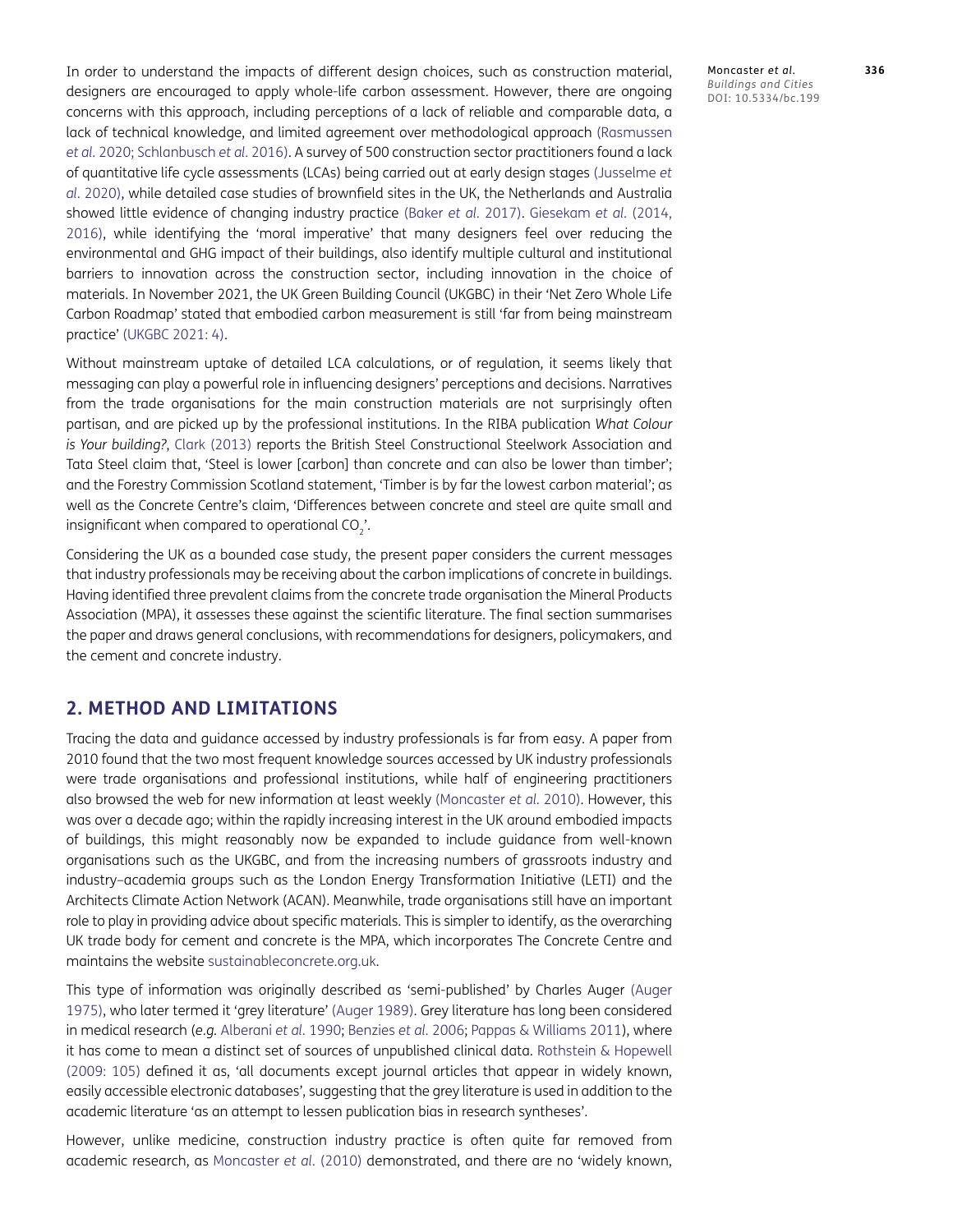easily accessible electronic databases' comparable with those of the medical grey literature. There is also a vast and ever-increasing quantity of such literature, spread widely across the internet with no central shared search engine, and it is difficult to assess for quality and validity. Therefore, it is generally acknowledged that a systematic review of the grey literature is difficult (*e.g.* [Mahood](#page-19-3) *et al.* 2014), and that searching 'grey information' or 'grey data' is even more difficult [\(Adams](#page-17-8) *et al.* 2016).

The analysis in this paper therefore avoids attempting such a search, instead taking a pragmatic approach to reviewing some of the available guidance on embodied impacts for UK construction and design professionals from the professional institutions. In the UK there are four such institutions that have members directly involved with the specification of construction materials including concrete and cement: the Institution of Civil Engineers (ICE), the Institution of Structural Engineers (IStructE), the Royal Institute of British Architects (RIBA) and the Royal Institution of Chartered Surveyors (RICS). A further overarching institution for engineers, including those working in the built environment, is the Royal Academy of Engineering (RAEng). The websites for the institutions are highly varied, and some advice was behind a paywall, and therefore only available to institution members. This review covers only publications that are freely available (which includes the key reports), published between 2011 and 2022.

Since the MPA covers the majority of the sector in the UK, the search for this information was able to be somewhat systematic. The Concrete Centre<sup>2</sup> as of November 2021 had published 12 'Concrete Industry Sustainability Performance Reports'; the fourth was published in 2011 and the 12th in 2020 based on 2018 data. In addition, there are several advisory reports, free to download from the website. For this analysis relevant reports were identified by a systematic search of the publications library<sup>3</sup> in November 2021 in the following sequence:

- **(1)** An initial search for the word '*carbon*' identified nine reports published between 2011 and 2021, with '*CO<sup>2</sup>* ' picking up one additional report during the same period. It was noted that only two of these reports included the word 'embodied' before 'carbon'.
- **(2)** The word '*sustainable*' or '*sustainability*' identified an additional six reports.
- **(3)** A snowball process then reviewed the short descriptions of these 10 reports to identify repeated keywords. This found the word '*thermal*' (either 'thermal mass' or 'thermal performance') mentioned in four of the report descriptions, with '*overheating'* (considered to be discussing the same issue) also mentioned in one.
- **(4)** Further concepts in the short descriptions were '*resilience*' (in two publications) and '*durabilit*y' (one publication). A search for 'durable/durability' and 'resilient/resilience', however, did not reveal any further publications.
- **(5)** An additional phrase found in one publication was '*resource efficiency*'. Used as a search term, this revealed two additional publications.
- **(6)** '*Circular economy*' was also found in one publication, and a search under this term revealed one additional publication.
- **(7)** Finally, '*whole-life*' was identified in four publications; a search under 'whole-life' and 'whole life' revealed one more publication.

Finally, the *Roadmap to Beyond Net Zero* ([MPA 2020](#page-20-6)), although not being identified through the search terms, was referenced in several other later documents reviewed and was therefore added as a clearly significant addition.

The titles and short descriptions of the 26 identified publications are listed in Table S1 in the supplemental data online, in date and alphabetical order.

A further analysis ranked the search terms by the number of times they appeared in the titles or short descriptions of the 26 documents (note this is not the same as the number of documents that are identified by the website under this search term) (see Table S2 in the supplemental data online).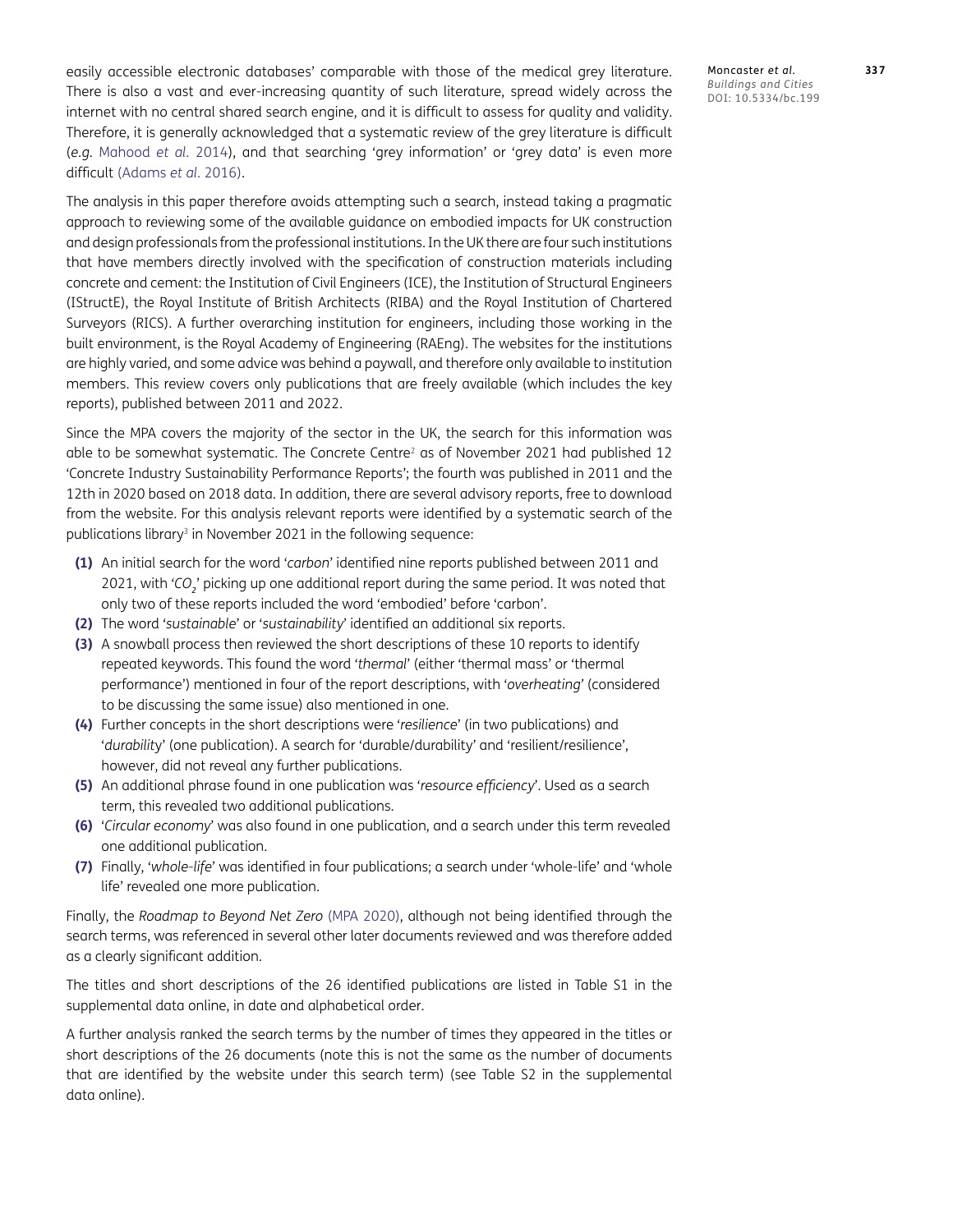#### **3. PROFESSIONAL INSTITUTION AND OTHER INDUSTRY GUIDELINES**

Over 10 years ago the IStructE published *A Short Guide to Embodied Carbon in Building Structures* (2011). This focused on structural elements, but pointed out that an embodied energy/carbon assessment 'should include all major elements' since the form and material of the structure will have consequence elsewhere, noting, for example, that:

deeper floor construction will call for increased cladding, fair-faced concrete can eliminate the need for finishes, and some design layouts may lend themselves to reductions in applied fire protection to the structure.

#### [\(IStructE 2011: 12](#page-19-4))

The report emphasised, for concrete in particular, the difference that careful specification can make, reporting research that showed that the embodied carbon of a particular reinforced concrete-framed building (structural elements only) could be reduced from 240 to 140 kg  $CO<sub>2</sub>e/m<sup>2</sup>$ .

A short briefing sheet by the ICE updated in 2015 ([ICE 2015](#page-19-5): 2) calls for 'cradle to grave' assessment of impacts, stating that:

in some buildings effective control of ventilation requirements through the use of massive building materials can outweigh the initial additional embodied energy in the building.

Later, however, it adds that savings in operational carbon might be negated through the use of high embodied energy components. A set of recommendations include better specification of steel and concrete, as well as calling for the use of alternative materials, including 'timber, rammed earth, hempcrete etc.' to take advantage of their low embodied impacts.

In the same year, the RICS published an Information Paper, 'Methodology to calculate embodied carbon of materials' ([RICS 2015](#page-20-7)). Concrete is here mentioned as a carbon-intensive material, along with aluminium and steel. The report encourages a focus on calculating 'carbon hotspots', which it suggests are mainly sub- and superstructure elements, cladding, internal finishes and external works (10). However, while suggesting limiting spatial boundaries, it too recommends a full cradleto-grave analysis in order to compare different materials fairly, noting that long-distance transport of materials can have a significant impact, and that:

large thermal mass materials, high in embodied carbon, may actually reduce the overall life cycle carbon footprint due to reducing the need for cooling over a building's life. (15)

The document notes that the authors consulted with representatives from the concrete, steel and timber industries, with the first summarised as:

The concrete industry argued that 'heavy weight' buildings could reduce cooling and heating loads 'in use'.

(16)

In 2017, the RICS published a professional statement on the *Whole Life Carbon Assessment of the Built Environment*[\(RICS 2017\)](#page-20-8). This offers a comprehensive guidance that aims to provide 'technical details of the numerous aspects influencing whole life carbon calculations for building projects' (4). The publication identifies the minimum requirements for a whole-life carbon assessment as including substructure and superstructure, and over the whole life of the building. It also includes a section on carbonation, which it says should be accounted for during the use of the building and after demolition. However, it points out that carbonation only occurs where concrete is exposed, and is undesirable in reinforced concrete in which it is deliberately limited by mix design and reinforcement cover. The recommendations state that, as with carbon sequestration in timber, figures for carbonation in concrete should be identified separately. The methodology also requires that future decarbonisation of the electricity grid should be taken into account, and that the impact of climate change should be included in predictions of future heating and cooling demands. The methodology is currently (2022) being updated.<sup>4</sup>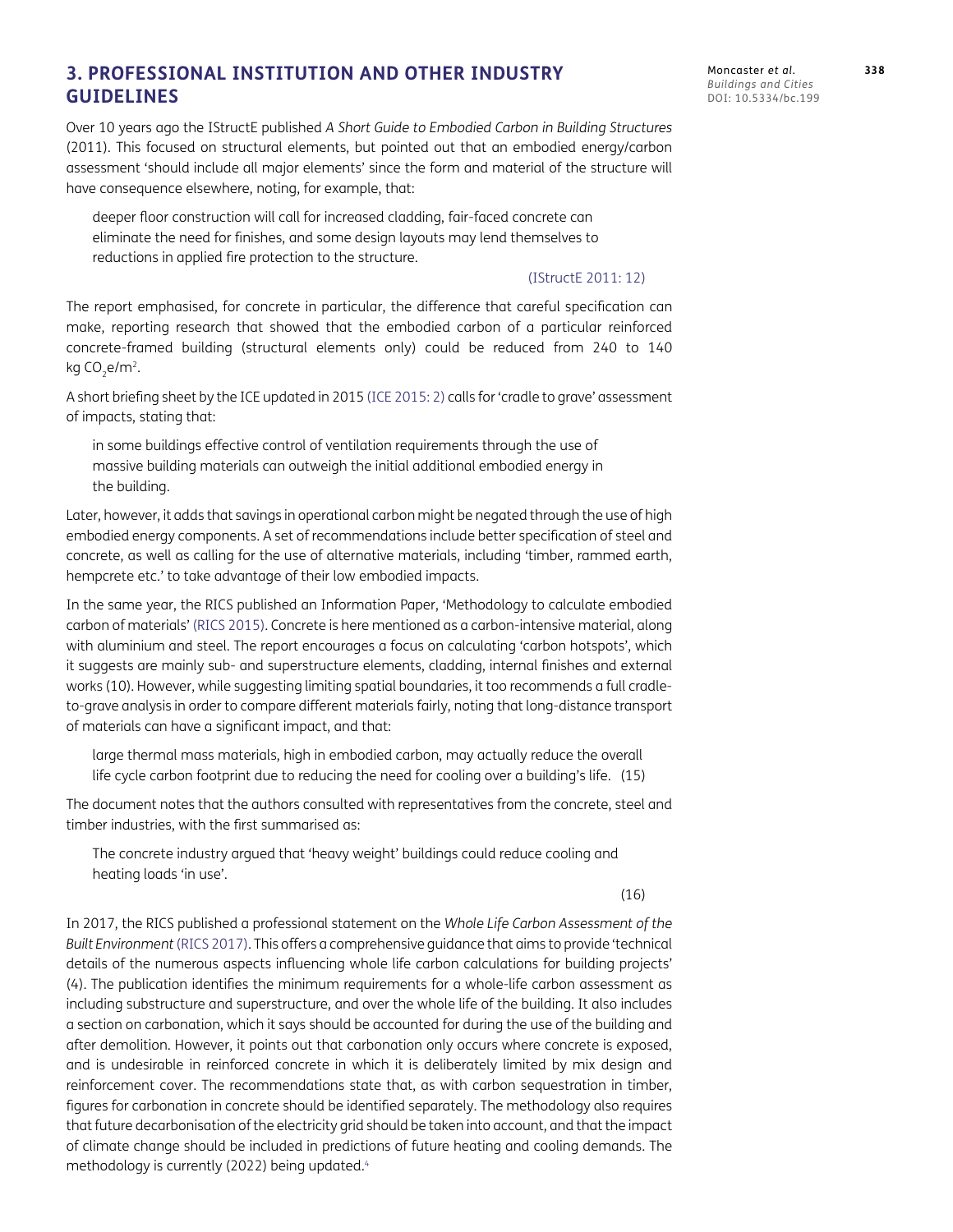A RIBA publication, also from 2017, is by the first author of the RICS Professional Statement discussed above and recommends its use [\(RIBA 2017\)](#page-20-9). Both documents include diagrams showing 'typical breakdowns of whole-life carbon emissions for different building types' [\(RICS 2017: 3\)](#page-20-8), which show whole-life-embodied emissions to be considerably over half of the whole-life emissions.

A significant recent guidance, *How to Calculate Embodied Carbon*, was published by the IStructE in 2020, and updated in 2022. This covers much of the same ground as the RICS methodology with a comprehensive explanation of the calculation process. It also offers a range of embodied carbon coefficients and waste rates for different materials. One subsection considers the use of concrete and how to reduce its carbon impact, chiefly by substituting Portland Cement with supplementary cementing materials (SCM) such as ground-granulated blast furnace slag (GGBS) and pulverised fuel ash (PFA). The updated version reports the default assumption of 25% SCM for UK concrete, noting, however, that the global availability of these SCMs is only 16% of global Portland Cement production, and likely to decrease due to decarbonisation of energy and steel. This suggests that the use of SCMs in the UK is currently reducing their use elsewhere, and not adding to general carbon reduction. Carbonation is also mentioned, and estimated to be up to 2.5% reabsorption of the carbon emitted during the product stage. For the end of life, the report adds the Concrete Centre estimate that 'up to a further 5% of the concrete A1-A3 emissions can be reabsorbed';<sup>5</sup> however, this is based on an assumption that crushed concrete is left on site for 26 weeks, and the report notes that this period may be much shorter.

In 2021 the RAEng & National Engineering Policy Centre [\(NEPC\) \(2021\)](#page-20-10) published a report on *Decarbonising Construction*. This proposed four 'missions' across different areas—product outcomes, design and specification, construction and reuse, and changes to procurement (5). Section 1 states that the cement and concrete industry have 'already delivered a 53% reduction in absolute CO<sub>2</sub> emissions since 1990, faster than the UK economy as a whole' (4), referencing the UK Concrete and Cement Industry Roadmap. Nevertheless for the design phase, the first enabler for decarbonisation is identified as the development and use of low carbon materials (15). The importance of information and an accreditation scheme for embodied carbon of materials is emphasised in several places, as well as general advice on design and specification.

Most recently (and during the revision of this paper), the ICE has published the *Low Carbon Concrete Routemap* [\(2022\)](#page-19-6). This offers detailed guidance on how to reduce carbon emissions from concrete, noting the extent of the challenge when 'the active ingredient is such a significant source of greenhouse gas emissions' (8). It identifies knowledge transfer, clear guidance, and coordination between institutions and trade bodies as key. Perhaps surprisingly for a document focused on concrete, the section on design and specification starts by suggesting that avoiding the use of concrete altogether should be the initial presumption:

If it has been established that it is not possible to 'do nothing' or to re-use an existing structure or element, and that an alternative material would not provide a lower-carbon solution, then concrete may be an appropriate choice.

(31)

Meanwhile, other UK industry bodies with a particular remit for advising on sustainability issues have published a significant set of recent reports. The UKGBC launched their 'Net Zero Whole Life Carbon Roadmap' in 2021 at COP26 [\(UKGBC 2021](#page-21-4)). LETI published their Embodied Carbon Primer in 2020 ([LETI 2020\)](#page-19-7), followed by several related reports in 2021; while ACAN published *The Carbon Footprint of Construction* in [2021](#page-17-9). These reports are not reviewed in any detail in this paper, but are bold in their calls for radical change to the construction sector and to the choice of construction materials, with ACAN in particular stressing the environmental impacts of concrete and calling for its use to be reduced as well as its carbon intensity.

The professional institutions, while mentioning and sometimes evaluating the embodied carbon of buildings and individual materials including concrete, are therefore particularly focused on calculation methodologies and advising their members on how to carry these out. Requirements to measure embodied impacts have been missing so far from UK building regulations, and so these fill a necessary gap. Most of the professional institutions recommend that embodied

Moncaster *et al*. **339** *Buildings and Cities* DOI: 10.5334/bc.199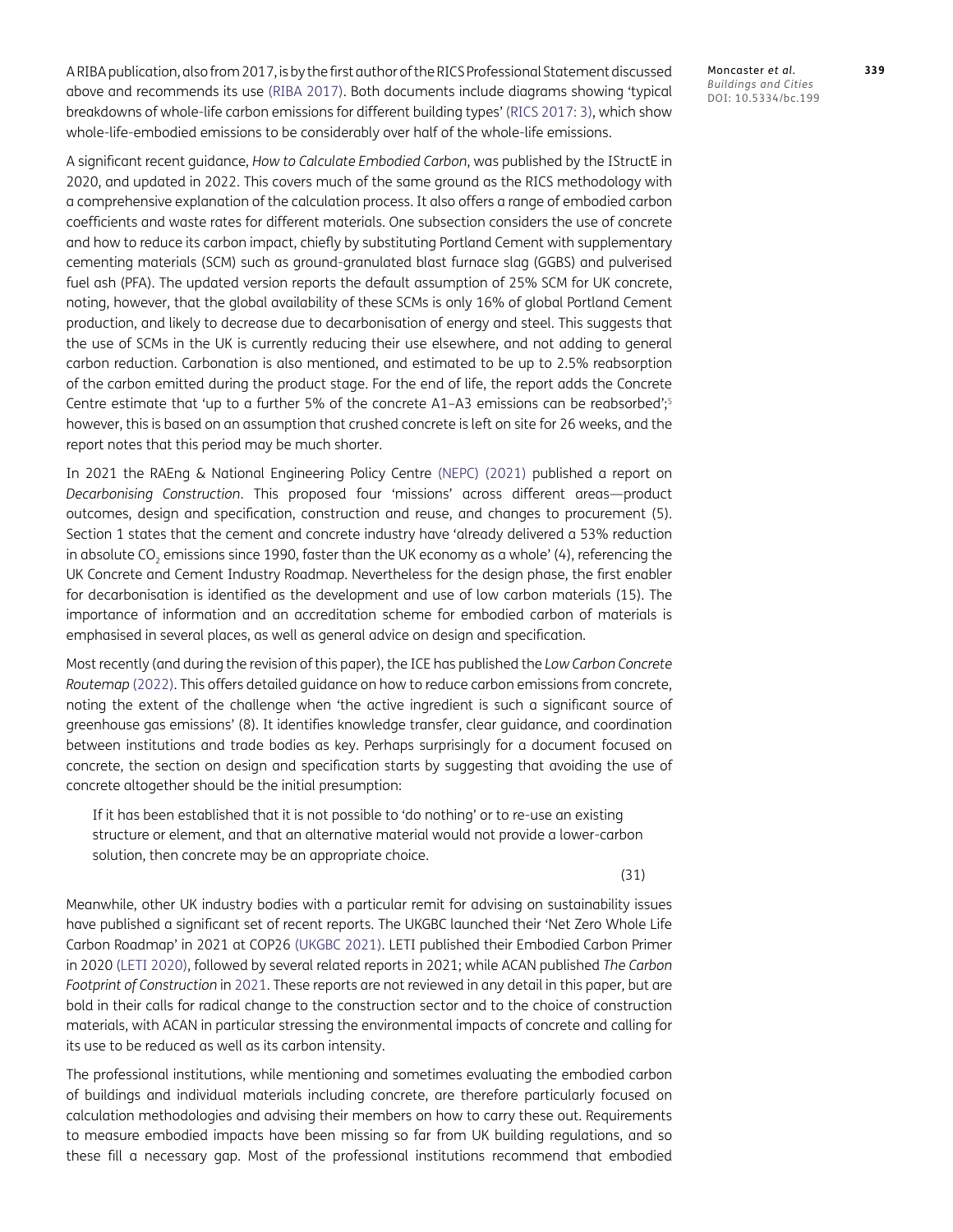impacts are calculated over the whole life of the building, including not just the carbon impact of the construction materials but also of their transport and construction, their maintenance and replacement, and the end-of-life processes. This aligns with the BS EN 15978 standard [\(BSI](#page-17-10) [2011](#page-17-10)). Where concrete is specifically mentioned, its potential for (limited) carbonation and its high thermal mass (particularly in earlier publications) are both stated. However, more recent reports from professional institutions call for reducing both the use and the embodied carbon of concrete.

Moncaster *et al*. **340** *Buildings and Cities* DOI: 10.5334/bc.199

#### **4. CEMENT AND CONCRETE TRADE BODY PUBLICATIONS**

The most prominent search term within the MPA documents identified through the systematic review was '*thermal mass*'. The first captured document that includes this term is *Zero Carbon Performance* [\(MPA 2012](#page-19-8)). This report considers designing a brick and block house to meet the proposed 2016 Building Regulations Part L Target Emissions Rate of 11 kgCO<sub>2</sub>/m<sup>2</sup>/year (which never came into force). The report states that the high thermal mass helps summer comfort and 'reduces annual CO<sub>2</sub> emissions by around 3% compared to an equivalent lightweight home' (2). However, the document does not include any consideration of embodied carbon.

Meanwhile, in the 2015 *Ahead of the Game magazine* [\(MPA 2015a](#page-19-9)), the opening article discusses extreme weather conditions expected due to climate change. A call out box on thermal mass states:

Overheating is a key climate resilience issue that we are already having to contend with

and suggests that:

thermal mass provided by the building fabric helps to address excessive gains through its ability to absorb unwanted heat.

However, it also notes that highly insulated new buildings can overheat more due to lack of night-time ventilation, and that 'the case for thermal mass in the commercial sector is more fully established'. A further article suggests:

Over-heating is set to be an increasing problem in well-insulated, low-carbon homes, but thermal mass can provide a solution.

This is also the first publication in which the search term '*whole life*' was identified by the systematic analysis, and here it is related to thermal mass and durability. A call-out box titled 'Whole-life performance' (p. 11) welcomes the development of EPD as a 'much better alternative to the oftenmisused cradle-to-gate data'. The 'numerous whole-life CO<sub>2</sub> merits of heavyweight materials' are described in this box as 'increased durability, lower maintenance requirements and enhanced thermal performance' as well as 'the ability to design-out internal finishes and rationalise air conditioning installations'. Another search term, '*durability*', is mentioned again on p. 4 with large text stating '100+ years Concrete has a lifecycle of over a century'. A further large text claim on p. 13 is 'Masonry construction offers the lowest carbon solution over the lifetime of a home'. Thermal mass and durability are once again identified as two of the reasons for specifying concrete on the final page.

In *Thermal Mass Explained* ([MPA 2019](#page-19-10)), the distinction between the use of energy for heating and cooling is conflated. The opening sentences (3) read:

The energy used for space heating accounts for around 20 to 50 per cent of a building's energy consumption depending on type [1], and around 37% of the carbon emissions from all UK buildings [2].

It continues:

In offices and similar building types, the use of thermal mass was, until recently, largely ignored in favour of an entirely air-conditioned approach to cooling. However, with increasing energy costs and concern over CO<sub>2</sub> emissions, its ability to provide passive cooling is being rediscovered and applied in both new and refurbished buildings.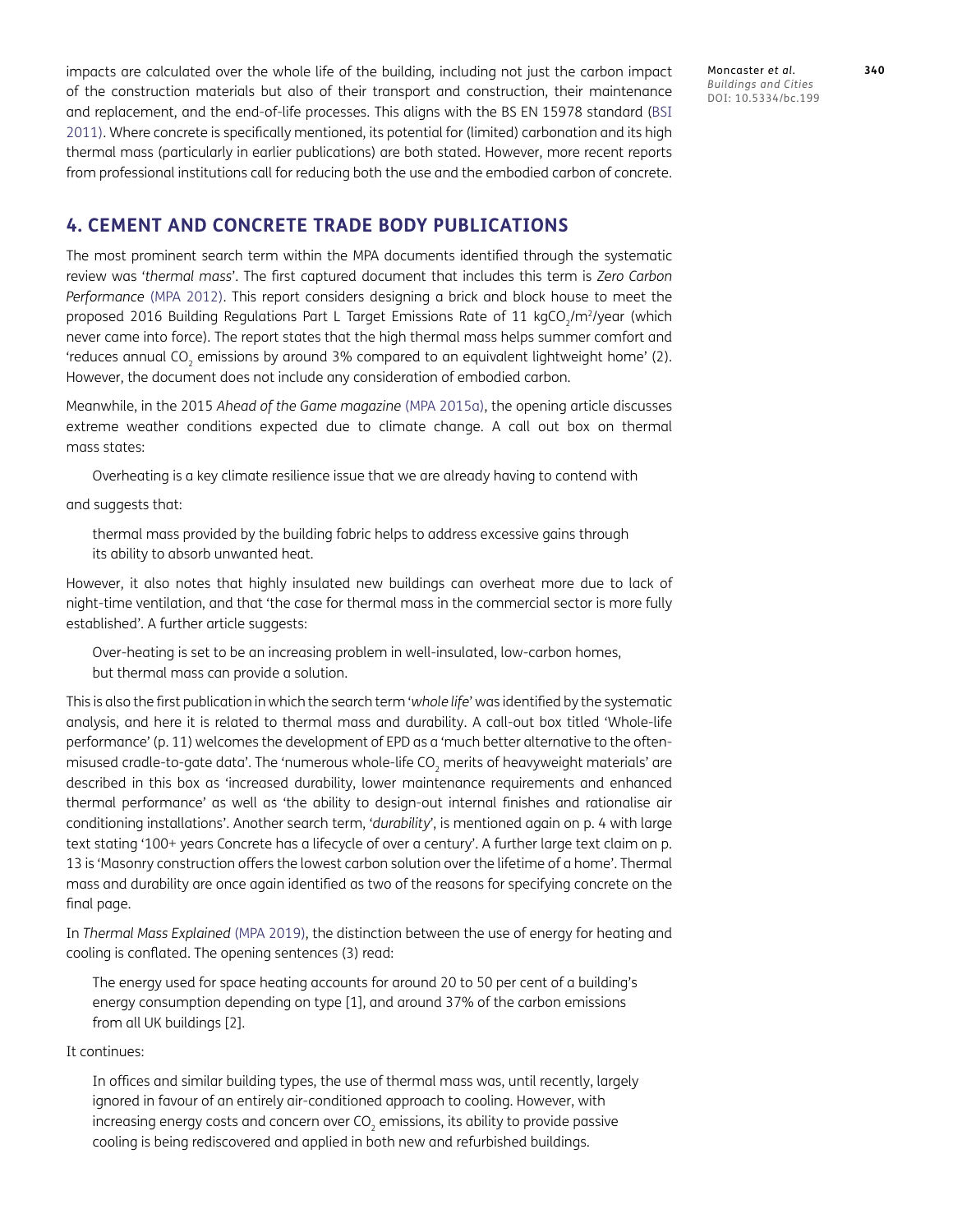Therefore, while the first sentence is used to stress the carbon impact of heating buildings, the second follows straight on with a claim about the use of thermal mass in reducing cooling. No explicit link is provided, but the casual reader might assume that the second sentence was describing a way of mitigating the high carbon emissions described in the first.

The MPA webpage *Thermal Mass Explained* ([MPA 2019](#page-19-10)), which signposts to this report, does acknowledge that thermal mass is mainly useful for combating overheating in summer, and that this only works if night-time purging of heat is used. They also acknowledge that heavyweight buildings may in fact require *more* heating than lightweight buildings due to the need to warm the fabric, although this should be reduced in well-insulated buildings where the fabric retains its warmth even when heating is off.

The introduction to the 2016 report on *Whole Life Carbon and Buildings* states that:

Concrete-frame construction will of course provide a durable structure, which is a fundamental aspect of whole-life performance. But less understood is its compelling whole-life CO<sub>2</sub> performance, resulting from several attributes largely unique to concrete buildings.

#### ([MPA 2016: 3](#page-19-11))

The 'attributes' are portrayed in their 'Figure 1: Overview of opportunities to reduce lifecycle CO<sub>2</sub> in concrete and masonry buildings' [\(MPA 2016: 1](#page-19-11)) (and reproduced here as Figure 1). It is of note that this figure heading includes masonry as well as concrete, although masonry is not discussed further. The figure suggests that the final 'whole life CO<sub>2</sub> of concrete (evaluated at building level)' is around one-quarter of the 'initial embodied CO<sub>2</sub>' based on the relative thickness at start and finish. The carbon is shown as reducing (by peeling off arrows from the main stream) over the 'design', 'in use', 'reuse' and 'end-of-life' stages, due to:

- **•**  '*Avoided finishes and plant:* Exposed concrete allows additional finishes and plant to be designed out, cutting embodied CO<sub>2</sub> and space requirements.
- **•**  '*Lower energy use:* Concrete's thermal mass can significantly reduce the energy needed for cooling.
- **•**  '*Carbonation:* Concrete buildings absorb atmospheric CO2 over the life cycle due to a natural process called carbonation.
- **•**  '*Low maintenance:* Concrete's durability ensures a long service life with a minimal need for maintenance.
- **•**  '*Reuse of building:* The longevity of concrete frames means they can often be reused, saving significant embodied CO<sub>2</sub> compared to new build.
- **•**  '*Carbonation at end-of-life:* When concrete is crushed at the end of a building's life, atmospheric CO<sub>2</sub> is rapidly absorbed due to the huge increase in the concrete's surface area.'

As well as thermal mass (the thickest arrow, suggesting the largest reduction), and durability (included in both 'low maintenance' and reuse'), this introduces a further concept, 'carbonation', shown as occurring both during the life of the building and after the end of life.

**Figure 1: Overview of the** opportunities to reduce life-cycle CO<sub>2</sub> in concrete and masonry buildings.

*Source:* [MPA \(2016: 2–3\).](#page-19-11)

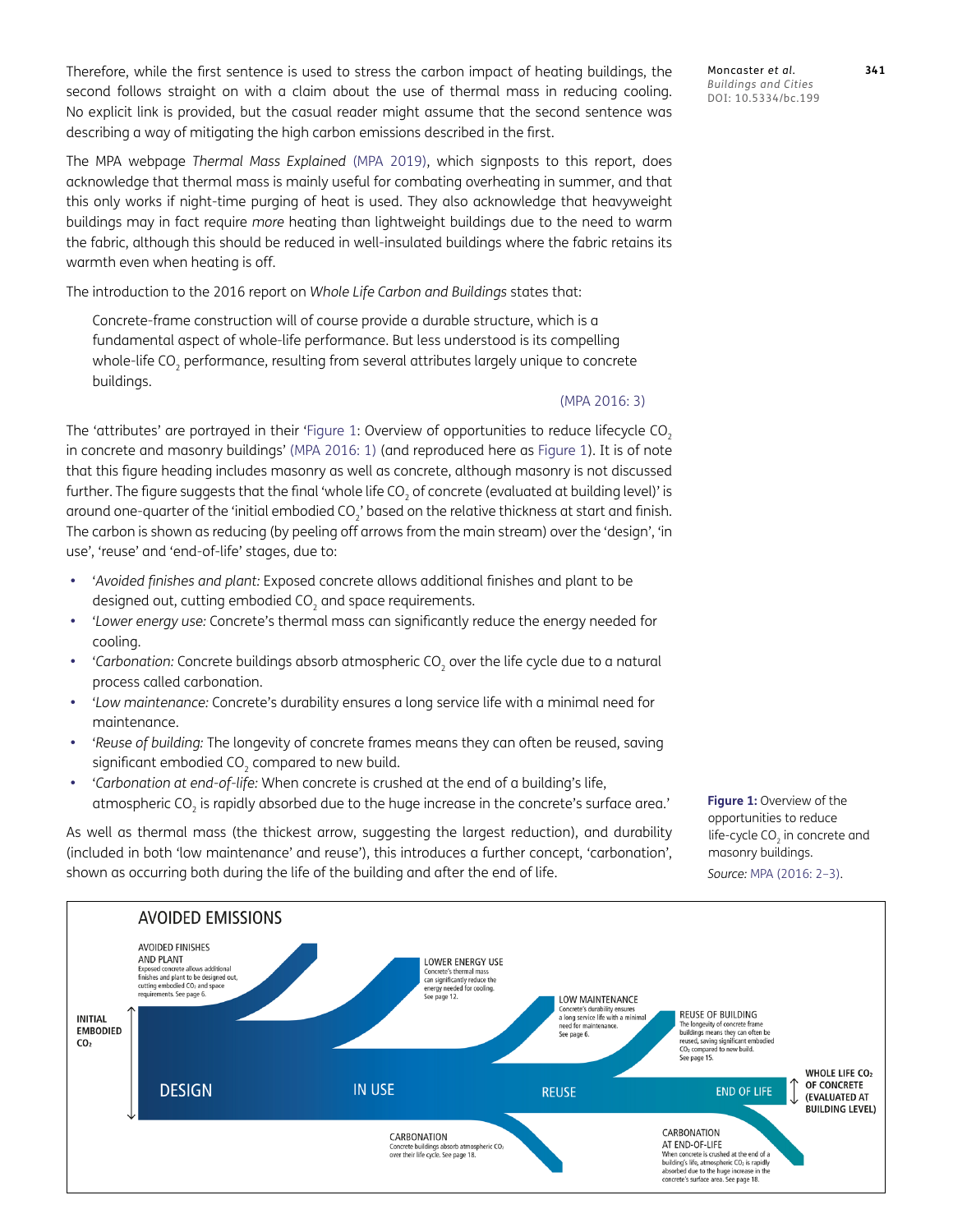Carbonation and thermal mass are also given significant focus in the 2020 Roadmap [\(MPA](#page-20-6) [2020](#page-20-6)). This starts by offering six bullet points in response to 'UK concrete is …'. Two of these are 'Sustainable, local and responsibly sourced' and 'Tackling climate change and key to a net zero carbon economy'. The roadmap proposes a set of seven 'technology levers', which it claims will lead to 'net zero' and 'beyond net zero'. These include indirect savings from decarbonised electricity (4% CO<sub>2</sub> reduction) and decarbonised transport (7% CO<sub>2</sub> reduction), fuel switching to biomass and hydrogen (16% CO<sub>2</sub> reduction), and innovations in low carbon cements and concretes (12% CO<sub>2</sub> reduction). 'Carbon capture and storage' (61%) takes the total to over 100%, with carbonation (12%) and thermal mass (44%) as two 'technology levers' that will support the further reduction of carbon impacts from concrete to 'beyond net zero' by 2050. The predominant reduction is therefore through carbon capture and storage, a technology independent of the concrete industry and long discussed (*e.g.* [Anderson & Newell 2004](#page-17-11)), but remaining stubbornly in its infancy and facing increased scrutiny of its real technical potential (*e.g.* Lane *et al.* [2021;](#page-19-12) Warszawski *et al.* 2021; [Haikola](#page-18-6) *et al.* 2021). The word 'Carbonation' appears 19 times in the document and 'thermal mass' 13 times. The latter is explained further as:

The […] deployment of concrete's thermal mass produces a building stock which has an estimated 14% saving of 2050 UK electricity consumption from avoided heating and cooling. This equates to 44% of 2018 concrete and cement emissions levels.

Carbonation is further explained as 'This roadmap assumes the global average rate of natural carbonation of 23%.'

The cement and concrete industry, therefore, as typified by these publications from the MPA, have long been aware of the carbon impact of their material and of its choice as a building material. However, while they are bullish about the potential to reduce their carbon emissions to 'beyond net zero', their main message to industry for the last 10 years is that using concrete in buildings will increase thermal mass and thus reduce operational energy emissions. This has led them to strongly emphasise the importance of whole-life carbon calculations instead of calculating the initial embodied carbon separately. Another (related) message repeatedly stressed has been the durability of concrete. And the third, which has been a growing focus since at least 2015, is the inclusion of the carbonation of cement over the lifetime and after the end of life of the building. Both thermal mass and carbonation are also described as part of the roadmap to decarbonisation. They are therefore claimed both to be routes through which concrete will reduce its impact in the future, and to be evidence that concrete is already a low carbon solution. The roadmap even introduces a phrase, which has started to be repeated elsewhere, that concrete is 'a carbon sink'.

In their written evidence to the Environmental Audit Committee Inquiry on Sustainability of the Built Environment ([EAC 2021\)](#page-18-7) the MPA repeat their claims, of durability, thermal mass and carbonation as carbon benefits of concrete, adding recyclability, local production and responsible sourcing. They add that concrete has a sector roadmap 'to achieve beyond net zero by 2050'.

#### **5. DISCUSSION**

Within the trade publications, and reiterated in some of the professional institution reports, there are three particularly recurring messages made about the use of concrete in buildings in relation to whole-life carbon emissions.

These three claims are examined in turn.

#### **5.1 THERMAL MASS EXAMINED**

The most prominent claim of the trade publications is that using concrete in buildings will reduce the operational energy demands over the life of a building, due to their thermal mass. The report *Whole Life Carbon and Buildings* ([MPA 2016](#page-19-11)) suggests that this is the major reduction over the life of the building, equivalent (it would appear from Figure 1 in that report) to over one-quarter of the initial embodied carbon. This figure therefore shows the 'initial embodied carbon' itself as being reduced over the life of the building by the lowered (operational) energy use due to thermal

Moncaster *et al*. **342** *Buildings and Cities* DOI: 10.5334/bc.199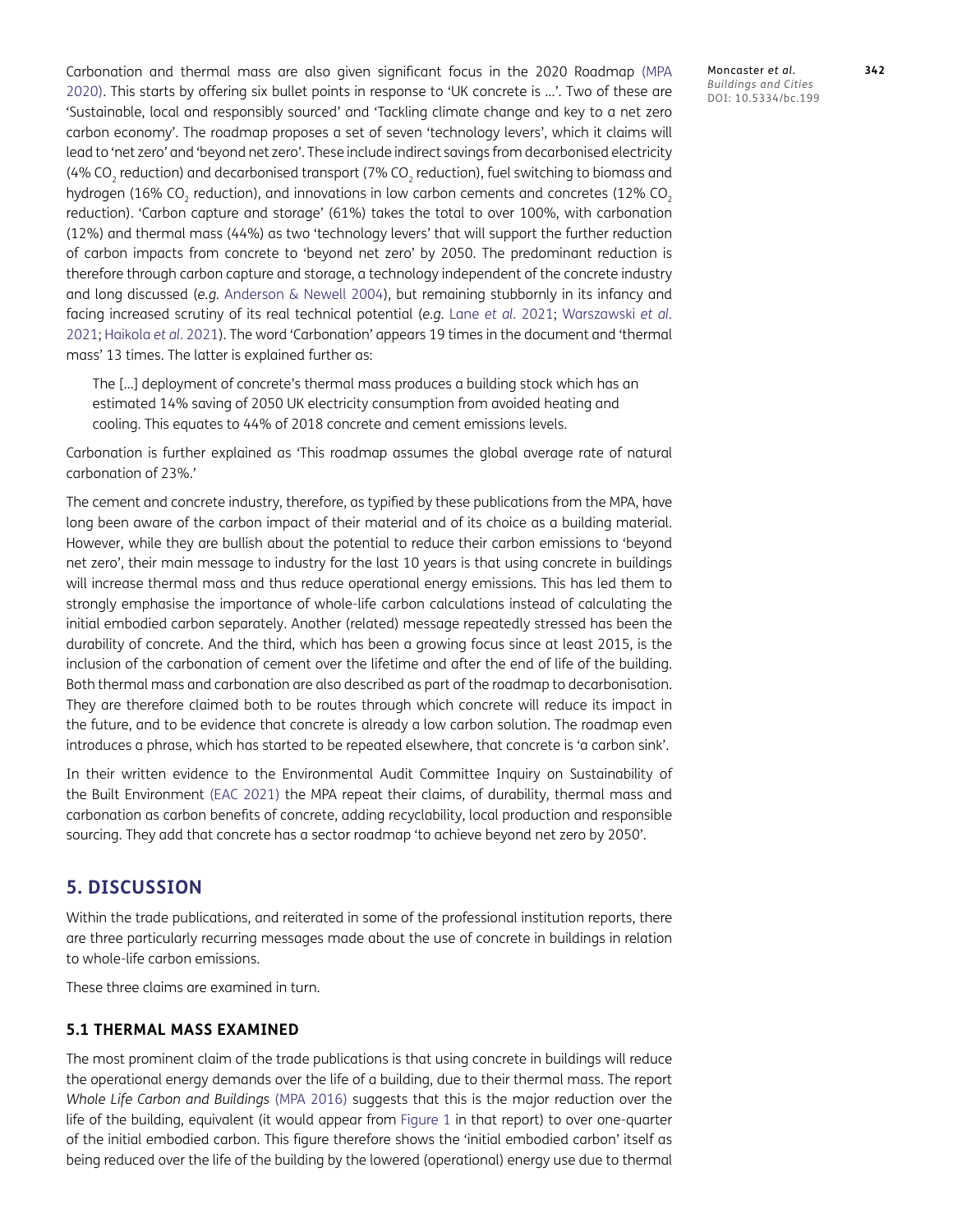mass. However, this is nonsensical, since the embodied carbon of construction materials and the operational carbon of a building from heating, cooling and lighting are two separate impacts, and this figure is only showing embodied.

Assuming that Figure 1 is really considering whole-life (embodied plus operational) carbon, does the claim that thermal mass will significantly reduce this total stand up? There is a shortage of empirical evidence for how much this effect might be in reality. The detailed report *Thermal Mass Explained* ([MPA 2019](#page-19-10)) references a single paper from a decade before, written by authors from Arup and the Concrete Centre [\(Hacker](#page-18-8) *et al.* 2008). This paper compares the life-cycle carbon of a small house built of different constructions, including timber frame, lightweight concrete block and dense concrete block. There are several assumptions embedded in this paper. First, the figure for embodied carbon of timber is estimated at about 400 kg  $CO<sub>2</sub>e/tonne$ , while that for embodied carbon of high-density block is 75 kg CO<sub>2</sub>e/tonne. Second, the carbon impact of electricity (used for cooling) is taken as 0.422 kg CO<sub>2</sub>/kWh, with no assumptions that this will change. Third, the paper, on the other hand, does assume that external temperatures will increase significantly, based on a medium-high emissions scenario. Finally, in addition to these choices of technical data, there are also social assumptions embedded in the calculations. This two-bedroom house in Outer London is assumed to be kept at a constant temperature of between 19 and 22°C (depending on the room) for 24 h/day, with heating only turned off for three months in the summer, with cooling (seldom currently used in UK residential buildings) considered to be needed if the house reaches 2°C above the maximum temperatures.

Each of these assumptions lead towards the conclusion of the paper that the heaviest weight construction will 'pay back' the reduced need for cooling between 23 and 25 years, and that although the heaviest weight construction is 4% higher in embodied carbon compared with timber frame (from the authors' calculations), it will save between 11% and 17% of CO<sub>2</sub> emissions over the 100-year assumed lifetime. However, the assumptions that these conclusions are based on are clearly problematic. For the materials, the embodied carbon figure used for timber was too high, although there is a wide range of data: [Moncaster](#page-19-13) *et al.* (2021) suggest between 145 and 196 kg CO<sub>2</sub>e/tonne, while the ICEv.3 database [\(Circular Ecology 2019\)](#page-18-9) offers 263 kg CO<sub>2</sub>e/tonne for softwood timber, all excluding sequestration. The figure given for high-density concrete block, on the other hand, was too low, with the ICEv.3 database giving high-density block as around 93 kg CO<sub>2</sub>e/tonne. Therefore, the difference in embodied impacts between the timber and the dense block designs is likely to be much higher than calculated. The second assumption is the carbon intensity of electricity, which is assumed to be constant for the full 100-year lifetime of the building. In the UK electricity has been decarbonised considerably since 2008, reaching around 0.25 kg CO<sub>2</sub>e/kWh in 2020, and it is predicted to fall to less than 0.05 kg CO<sub>2</sub>e/kWh in the next 10 years ([BEIS 2019](#page-17-12)). The third assumption, of increased average temperatures due to climate change, is the only one that is unfortunately likely to be accurate. Finally, a survey of 405 homes for the Cambridge Housing Model found that an average heated temperature across all houses was 19.8°C; that heating was on for only 10 h/day; and that 80% of houses had their heating off for six months a year, between April and September [\(Hughes](#page-18-10) *et al.* 2016). Cooling is almost negligible at present in UK residential homes. The amount of operational energy used in the house, and therefore any savings calculated in the heavyweight house, are likely to be very different to the real-world scenario suggested by [Hughes](#page-18-10) *et al.* (2016).

The comparative embodied carbon of the very heavyweight (concrete structure) house compared with timber frame also seems unlikely when compared with other findings. A review of the IEA's Annex 57 case studies ([Birgisdottir et al. 2017](#page-17-13)) showed that the replacement of concrete structures with timber resulted in reductions in embodied carbon of between 28% and 77% for these particular buildings [\(Malmqvist](#page-19-14) *et al.* 2018), excluding the additional benefits of sequestration of carbon in growing timber. A probabilistic study by Hart *et al.* (2021) modelled 127 different building superstructure frames of between two and 19 stories and found that the median values for the timber, concrete and steel frames were 119, 185 and 228 kgCO<sub>2</sub>e/m<sup>2</sup>, respectively. A further study conducted a detailed analysis of a medium-rise building using dynamic LCA and found that concrete had the highest initial impact, being somewhat higher than steel and about twice that of timber [\(Hawkins](#page-18-11) *et al.* 2021).

Moncaster *et al*. **343** *Buildings and Cities* DOI: 10.5334/bc.199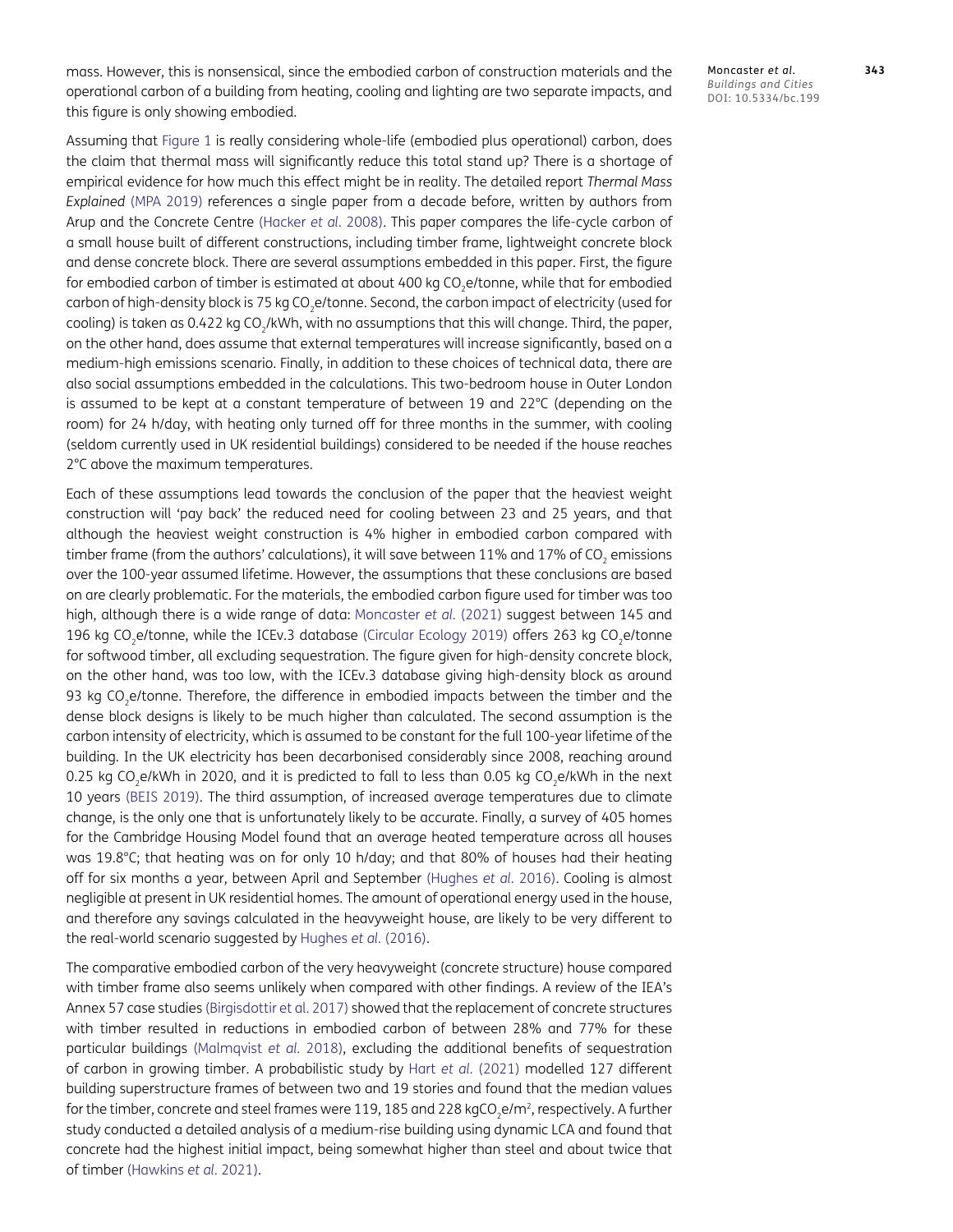There is very clear evidence, therefore, that the conclusions from [Hacker](#page-18-8) *et al.* (2008), the apparent basis for the claims of the benefits of thermal mass, are unsound. The majority of recent studies instead suggest that while exposed concrete in high thermal mass buildings is one method to reduce energy use in cooling for buildings in hot climates, it has a limited effect on reducing energy used in heating buildings in cooler climates such as the UK (*e.g.* [Sharston & Murray 2020\)](#page-20-11). A review of academic research by [Reilly & Kinnane \(2017\)](#page-20-12) concludes that thermal mass only reduces energy demand associated with cooling (not heating), and furthermore, this is only the case if mass is coupled to conditioned spaces by employing external insulation, which is not a common design approach in the UK. In the UK the rapid decarbonisation of energy supply means that any reductions in future cooling loads will save decreasing levels of carbon emissions. Reilly and Kinnane developed accurate models incorporating modern layered wall assemblies and intermittent heating regimes—as opposed to a fixed internal temperature—for both residential and non-residential buildings. They found that while buildings in hot climates with high thermal mass require less energy for cooling, in cooler climates these buildings will require more energy for heating compared with low thermal mass buildings due to the additional requirement of heating the structural elements as well as the internal space.

Indeed, the MPA also acknowledges that buildings with higher thermal mass will take longer to heat up [\(MPA 2019\)](#page-19-10) unless they are highly insulated and retain rather than lose the stored heat, and it notes that reduction in cooling load is only realised if night-time ventilation and purging is possible.

These conclusions do not, however, appear to have fed in to their Roadmap in 2020, which claims 44% of its carbon reduction as coming from reducing the operational energy in buildings (specifically 'an estimated 14% of 2050 UK electricity consumption from avoided heating and cooling'), although this is identified as a 'contribution to beyond net zero', perhaps in recognition that it does not fit within the boundaries of the assessment.

In the UK, as with other North European countries, by far the major part of energy use is currently in heating rather than cooling. A government analysis of UK energy use in buildings ([BEIS 2018](#page-17-14)) found that across the building stock, 1582 PJ (62% of the total energy used in residential and non-residential buildings) was used for space heating, with the majority of this in residential buildings. Cooling and ventilation accounted for just 91 PJ, or just 3.5%, and almost entirely in nonresidential buildings. Average temperatures in the UK are predicted to increase, as are extreme weather events, including heatwaves, and therefore the use of energy in cooling in the UK is likely to increase, and overheating is likely to become a concern. Meanwhile, heating requirements in warmer winters are likely to decrease. However, cooling energy requirements are unlikely to overtake heating energy requirements for several decades.

Thermal mass is one method by which cooling energy loads can be reduced in buildings in hot climates, and possibly for deep-plan office buildings in temperate climates such as the UK where air-conditioning is used, so long as they are designed with internally exposed concrete (or brick), and both adequate insulation (external to the concrete) and night-time purging are provided. It is possible that the whole-life energy could be reduced by this approach, under these specific (and currently non-standard) designs; however, whole-life carbon is a different matter. In the UK where the carbon intensity of electricity has reduced by over 50% over the last 10 years and is predicted to drop further, the carbon cost of cooling the building in future is likely to be too low ever to 'repay' the substantially higher initial embodied carbon cost of the concrete. In countries where there is already a majority of renewable energy in the national grid mix, such as Sweden, this is already the case. It is important to reduce even low carbon energy use. But this is at most a dubious longterm carbon saving for a very high short-term carbon cost. In the UK, the new Building Regulations coming into force in June 2022 already have a requirement for limiting overheating. As with the regulations for increasing thermal efficiency, this will have the impact of ensuring all buildings are designed for low cooling loads, whether built of concrete or other materials.

Moncaster *et al*. **344** *Buildings and Cities* DOI: 10.5334/bc.199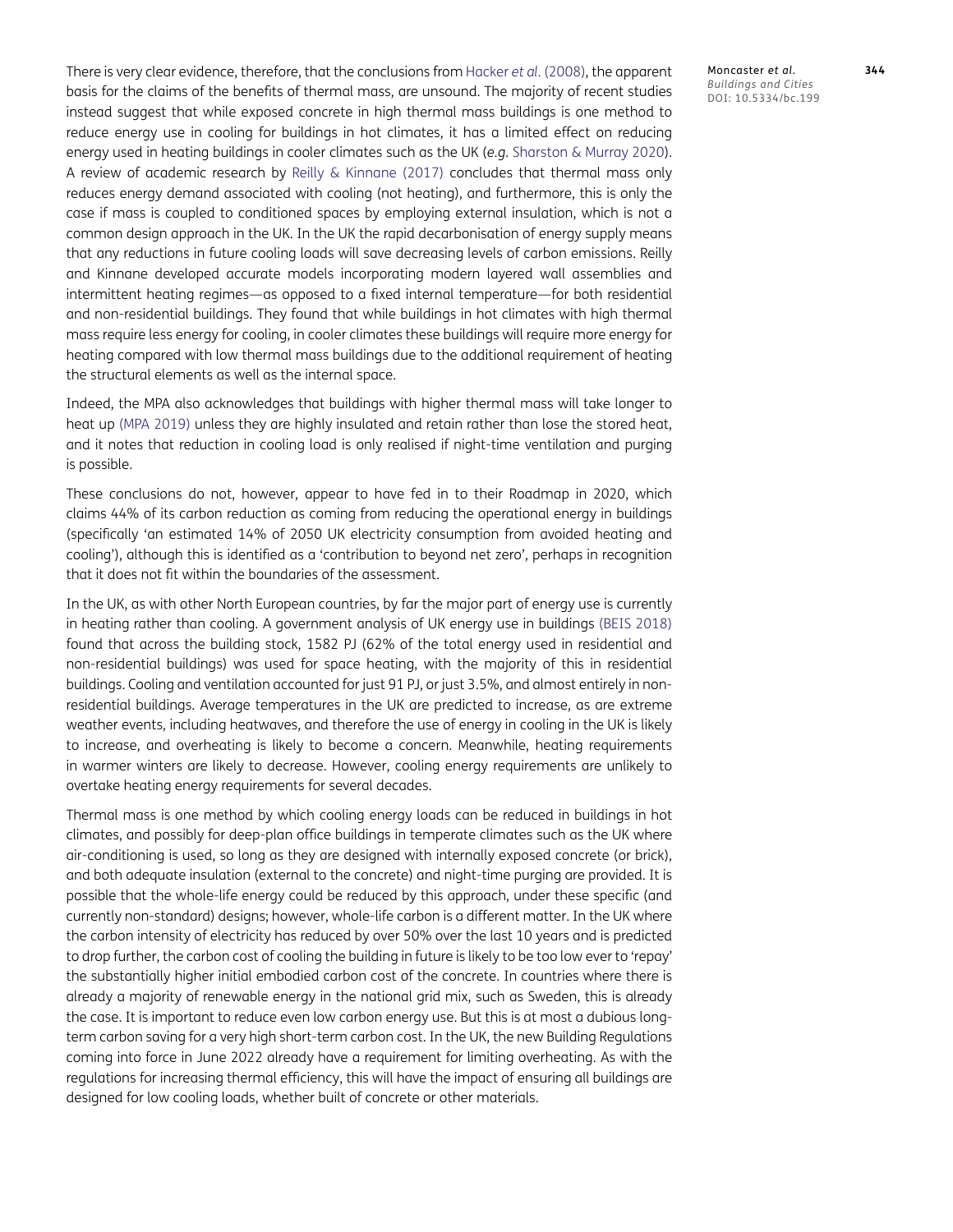In summary, for housing and the majority of other buildings there is little evidence that using more concrete will reduce the operational energy, let alone the operational carbon, and considerable evidence that using concrete rather than say timber is likely to substantially increase the embodied carbon.

Moncaster *et al*. **345** *Buildings and Cities* DOI: 10.5334/bc.199

#### **5.2 DURABILITY**

The second claim made throughout the MPA publications identified is that concrete structures are more durable. This includes two arguments: that the building will last longer, and that less maintenance is required over the lifetime. However, while poor physical condition may often be stated as a reason to demolish buildings, the real reasons are usually found to be social or financial [\(Thomsen & van der Flier 2011\)](#page-21-5). One of the most thorough studies in this area was by [Huuhka](#page-18-12) [& Lahdensivu \(2016\)](#page-18-12), who conducted a statistical analysis of all 50,818 buildings demolished in Finland between 2000 and 2012. During the same period, over four times this number of buildings were constructed, with a greater average floor area than the demolished buildings. The majority of demolition occurred in growing communities and in the most urban areas, with the most significant relationships shown between the demolished floor area, the numbers of inhabitants in the municipality, and the rate of growth—in other words, the denser the population and the quicker growing an area is, the greater the demolition. This is not to do with structural obsolescence, but with densification and economic growth. The reason given for the majority of inner-city demolition was to make way for new construction. Over three-quarters of the floor area demolished was from non-residential buildings, and these were demolished at four times the rate of residential buildings, and at a younger age (around 40 years). The most common known construction type of these demolished non-residential buildings was concrete. Therefore, this evidence suggests that non-residential concrete buildings are often demolished well before the end of their life.

The same appears to be true in other countries, too. A survey of 227 buildings in North America (O'Connor 2004) found similar reasons for demolition, with 'no significant relationship' between the structural material and the age of demolition. The majority of concrete and steel buildings in the survey were demolished before they were 50 years old. Zhou *et al.* (2019) found that in China, where the majority of buildings are concrete, the average age of the residential building stock was 34 years. In a further study of why some buildings were retained while others were demolished, looking at master plan developments in the UK, the Netherlands and Australia, Baker *et al.* (2021) found that 'fitness-for-purpose, target markets, heritage listings and the desire to create a density uplift' were the main factors considered, rather than structural integrity.

The second cited aspect of durability, low maintenance, is unlikely to reduce carbon emissions since any need for maintenance of structural components is highly unusual.

The durability arguments for concrete, therefore, whether or not factually accurate, are of little relevance where changes in use and market demand commonly lead to demolition long before a structure's usable lifespan. None of the studies of demolition of buildings suggested that concrete buildings were more likely to be retained and reused, with those studied not even reaching their expected design life before being demolished. Whether concrete buildings have the capacity to last longer than buildings of other materials is also not proven; within the UK there are around five million residential homes—about one fifth of the total building stock—which are over 100 years old [\(MHCLG 2020](#page-19-15)), and these are of brick, timber frame and stone, not concrete.

#### **5.3 CARBONATION**

An additional message made throughout the MPA documents, and reiterated elsewhere, too, is that concrete absorbs CO<sub>2</sub> through carbonation, both during the building life and 'at' end of life. The *Whole Life Carbon and Buildings* ([MPA 2016:](#page-19-11) fig. 1) report suggests that the initial embodied emissions are reduced by almost one-quarter through this mechanism. In the Roadmap [\(MPA](#page-20-6) [2020](#page-20-6)) the contribution of carbonation to 'further CO<sub>2</sub> reduction' is defined as 12%.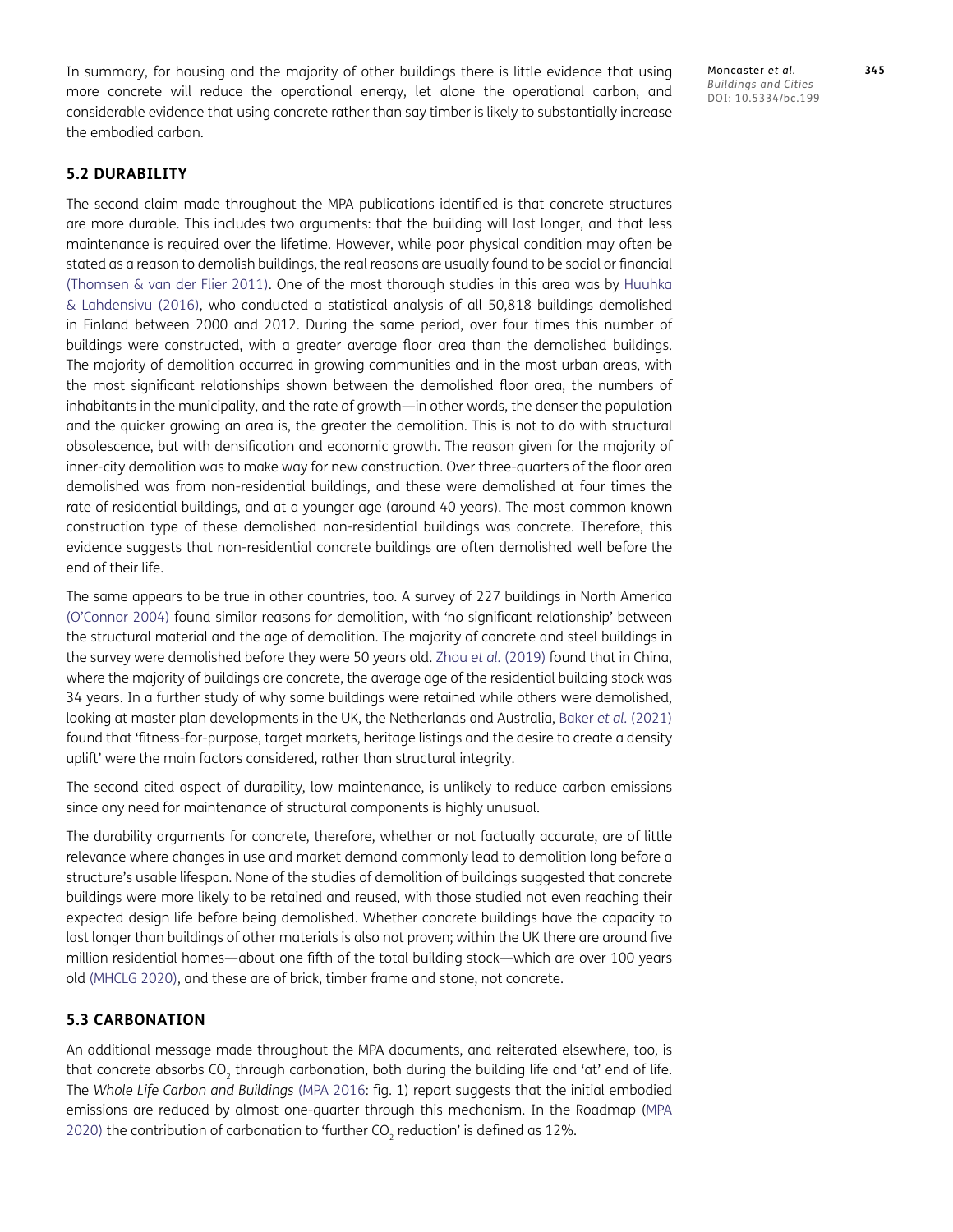Moncaster *et al*. **346** *Buildings and Cities* DOI: 10.5334/bc.199

While intentional carbonation of natural mineral deposits has long been proposed as an approach for carbon capture and storage ([Matter & Kelemen 2009\)](#page-19-16), the majority of papers discussing carbonation of concrete in buildings consider it as a negative impact, and consider how it can be avoided in reinforced concrete (*e.g.* [Zheng](#page-21-6) *et al.* 2021; Sáez del Bosque *et al.* 2020). This is because carbonation reduces the pH of concrete, leading to the risk of corrosion of any reinforcement and loss of structural integrity [\(Monteiro](#page-19-17) *et al.* 2012).

However, an influential paper by an extensive group of authors (Xi *et al.* [2016\)](#page-21-7) has suggested that, globally, long-term carbonation of concrete between 1930 and 2013 offset 43% of the emissions from the original calcination process during manufacture (in which limestone—calcium carbonate  $(CaCO<sub>3</sub>)$ —is converted to calcium oxide  $(CaO)$  and  $CO<sub>3</sub>$ ). Calcination is responsible for around half of the total CO<sub>2</sub> emissions from the manufacture of CEM I and CEM II cement (e.g. [Anderson &](#page-17-0) [Moncaster 2020:](#page-17-0) figs 9–10); for other classes of cement, calcination can be a lower proportion of the total. The remainder of GHG emissions are due to the use of non-renewable (fossil fuel) energy use in the manufacturing process ([Anderson & Moncaster 2020](#page-17-0)).

Carbonation occurs mostly at exposed surfaces, and Xi *et al.* [\(2016\)](#page-21-7) suggest that the majority of carbonation is due to external cement renders and mortars, with further carbonation after the end of life occurring when surface area is increased by crushing. This mostly stops again once the crushed concrete is no longer exposed to open air such as when it is re-incorporated as recycled aggregate into other construction.

The annual Global Carbon Budgets in 2018 and 2019 cited Xi *et al.* [\(2016\)](#page-21-7), but noted that there was insufficient evidence to support the inclusion of carbonation in the fossil fuel and cement part of the global budget (Quéré *et al.* 2018; Friedlingstein *et al.* 2019), concluding that:

The balance of these two processes (calcination during production and subsequent carbonation) is not clear.

However, in 2020, a cement carbonation sink of 0.2 Gt/year was included as part of the total estimate of 9.6 Gt/year (Friedlingstein *et al.* 2020); this was based on two papers (Cao *et al.* [2020;](#page-18-13) Guo *et al.* [2021](#page-18-14)), which built on the modelling of Xi *et al.* [\(2016\)](#page-21-7).

The approach for products and activities that use cement and concrete is somewhat different to that for the Global Carbon Budget. [Sacchi & Bauer \(2020\)](#page-20-13) discuss whether carbonation should be included in life cycle inventory (LCI) databases. To answer this question, they conduct a detailed statistical analysis of carbonation in 978 different cement-consuming 'activities'. They note that the surface-to-volume ratio, and the amount of the surface exposed to weather conditions, are the two most significant factors affecting the extent and speed of carbonation. Using a method for including carbonation in LCA studies standardised in EN 16757 [\(BSI 2017\)](#page-17-15), they identify the resultant reduction in global warming potential (GWP) over the life of each 'activity'. They conclude that including carbonation can reduce GWP impacts by up to 35%, in a very few activities, with one such example given as the use of cement for soil stabilisation, where it is exposed to the air. They also note that comparative LCA studies might result in marginally different answers where carbonation is included, but only in a very few cases. In 90% of the cases studied, including carbonation in the calculations reduces the GWP over the lifetime by less than 5%, and in 65% of cases by less than 1%. The authors conclude that the inclusion of carbonation in LCI data is unlikely to make a statistically important difference to the majority of comparative LCAs.

[Monteiro](#page-19-17) *et al.* (2012) tested actual depths of carbonation activity in exposed concrete structures of between four and 99 years old as part of an investigation to inform cover depth to steel reinforcement. They found a non-linear relationship between carbonation depth and age, with the most rapid carbonation occurring during the first 10 years up to a depth of around 15 mm and the oldest structure showing carbonation up to 45 mm from the surface. Andersson *et al.* (2013, [2019](#page-17-16)) meanwhile set out a detailed method by which to calculate this depth of carbonation under different exposure conditions and for different strengths of concrete, over time. They propose that low strength, internal, exposed concrete starts to carbonate at the greatest rate, with the depth of carbonation proportional to the square root of time in years. Higher strength concretes, such as those likely to be used in internally exposed floor soffits [\(MPA 2015b\)](#page-19-18), and reduced levels of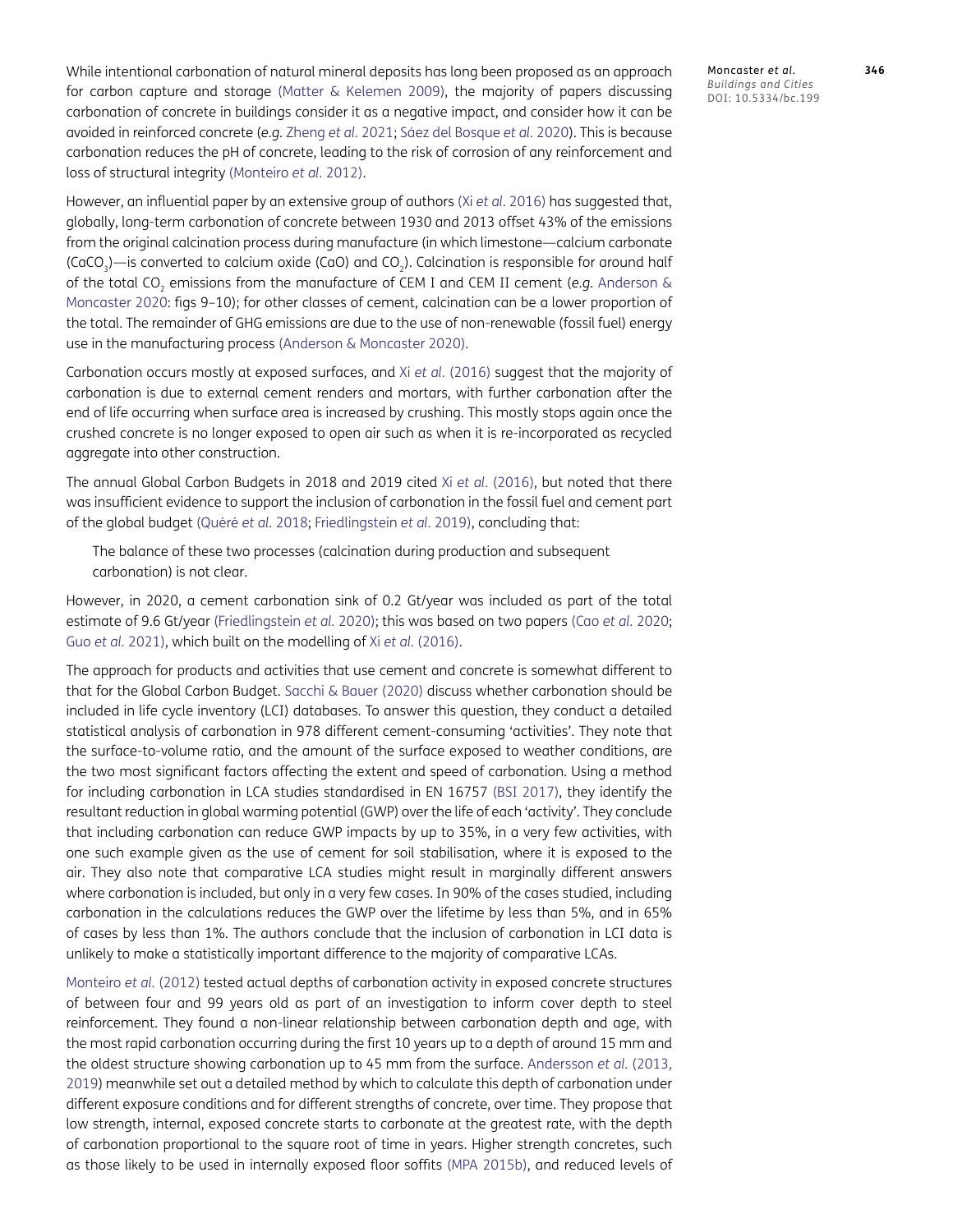exposure even with very thin coverings, such as paint or wallpaper, both significantly reduced the initial rate of carbonation. For foundations the maximum initial carbonation rate is just 1.1 mm/year. The main author, Andersson, is the head of research at Sweden's dominant cement producer, Cementa.

[Shanks](#page-20-3) *et al.* (2019: fig. 4) show the distribution of cement by application in the UK. They calculate that 22% of cement is used in building frames, and 5% in foundations (which tend to be lower strength concrete and therefore have lower cement proportions). Uses that are likely to be exposed include screed, render and mortar, which together make up around 20% of all cement use.

There are therefore two considerations. The global impact of carbonation of existing concrete appears to be significant. However, the effect of carbonation on LCAs of concrete in buildings, particularly where surfaces are not exposed, would seem to be very low. The estimate of 2.5% of the initial embodied carbon over a 60-year lifetime suggested by [IStructE \(2020\)](#page-19-19) is perhaps still higher than the figures suggested in the academic literature ([Andersson](#page-17-16) *et al.* 2019; [Monteiro](#page-19-17) *et al.* [2012](#page-19-17); [Sacchi & Bauer 2020\)](#page-20-13). The majority of total carbonation is likely to occur after the end of life of the building, and will then depend on the treatment of the waste; the MPA suggest 5%, where crushed and left exposed to the air for 26 weeks on-site, but the IStructE point out that this is often a much shorter period.

#### **5.4 AVOIDED EMISSIONS**

The above analysis allows one to return to and reassess Figure 1 ([MPA 2016:](#page-19-11) fig. 1). First it is apparent that the labelling of the left-hand side as 'initial embodied CO<sub>2</sub>' is missing major elements of the whole-life carbon which the rest of the figure (and title) relates to. If this embodied carbon is taken to be 100 units, in a conservative estimate where initial embodied carbon is 50% of wholelife carbon, the addition of operational carbon would increase this 'lifecycle CO<sub>'</sub> to 200 units. In-use and end-of-life embodied impacts, such as those of replacements and demolition, will be ignored for simplicity, but would only strengthen the following arguments.

First, the total reduction due to reduced cooling emissions will be 0% for the majority of buildings in the UK at present, as has been shown. Predictions of future climates and cooling requirements do not suggest that this will change significantly. However, for buildings with a specific design, assuming that the UK is warming, but that at the same time the electricity grid is decarbonising, the carbon from cooling energy over the life of a building with exposed concrete might be reduced. Heating energy and carbon are also likely to reduce due to warming winters, but remain likely to continue to account for the great majority of the operational emissions of the building. A reasonable estimate can be made that the reduction in total *operational* carbon due to the effect of thermal mass will therefore be not more than 10%, or 10 of our units. This is therefore 5% of the initial 200 units of whole-life carbon.

The durability claims have been discussed above, and they seem to have little basis; it is proposed therefore that this figure should be 0%.

The third claim is of carbonation. Over the life of the building this may be up to around 2.5% of the initial carbon emissions from the manufacture of cement, according to the [IStructE \(2022\).](#page-19-20) At the end of life it could be up to 5%. Therefore, the maximum possible reduction is 7.5% of the embodied carbon, or 7.5 units. This is, therefore, 3.75% of the initial 200 units.

The absolute maximum reduction in whole-life carbon emissions from these three mechanisms appears likely to be under 9% , and for the majority of buildings under 4%. The carbon impact of these mechanisms will therefore be a fraction of what this figure suggests. The figures for carbonation and thermal mass suggested in the roadmap [\(MPA 2020\)](#page-20-6) offering 12% and 44% carbon reduction, respectively, seem similarly unjustified.

#### **6. CONCLUSIONS**

The world is in an increasingly grave situation as a result of anthropogenic emissions of greenhouse gases (GHGs). The Intergovernmental Panel on Climate Change's [\(IPCC\)](#page-19-21) *Sixth Assessment Report* Moncaster *et al*. **347** *Buildings and Cities* DOI: 10.5334/bc.199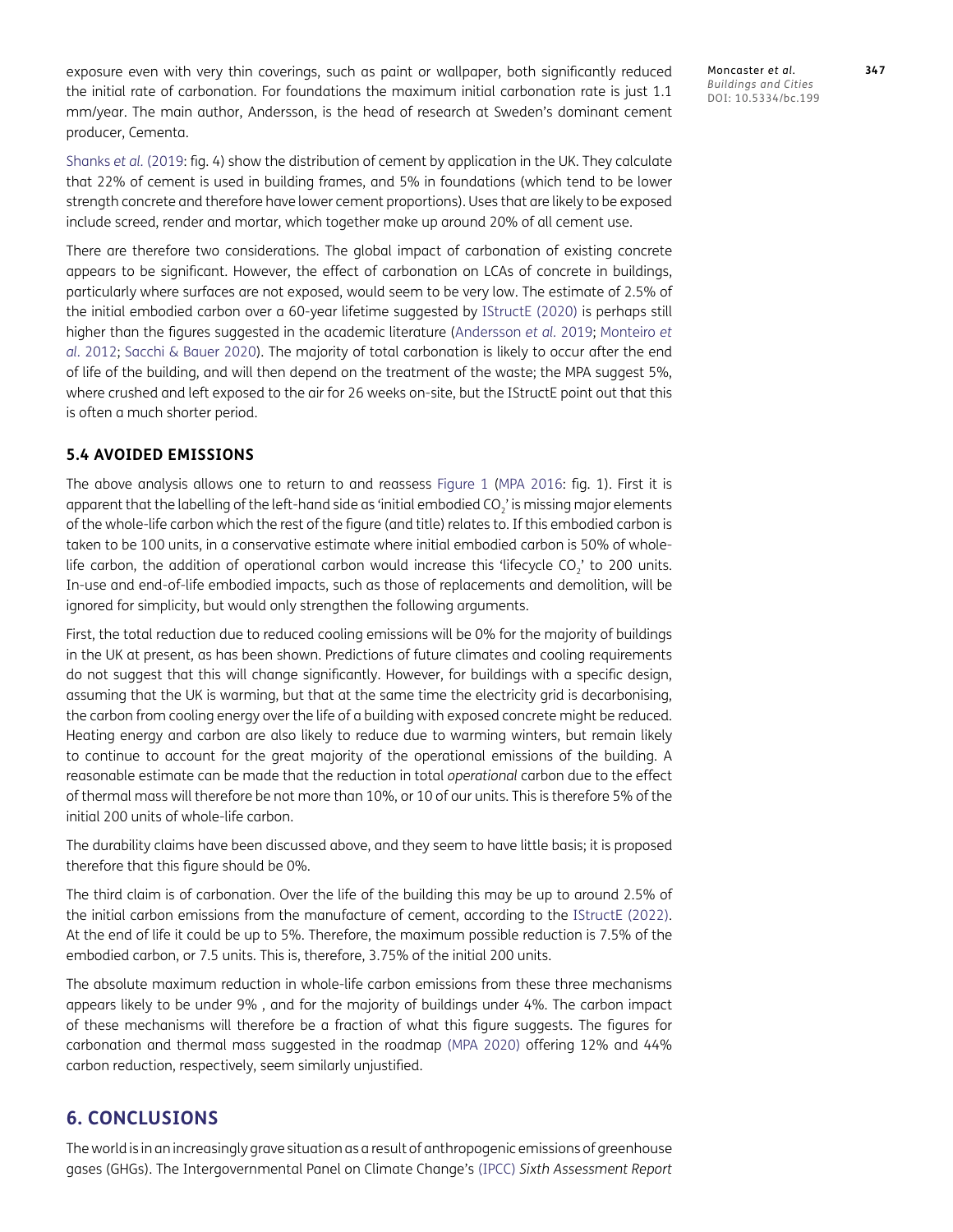(published in August [2021](#page-19-21)) was clear that 'at least net zero  $CO<sub>2</sub>$  emissions' needs to be reached in order to limit human-induced global warming. Without rapid decarbonisation of all human activities, many areas of the world will soon become uninhabitable by humans and existing ecosystems. This is no longer a time to make incremental changes. Radical reassessment of what we do is needed, and this applies to the construction sector more than most. Globally buildings are responsible for 39% of GHG emissions, including 28% from the operation (heat and light) of existing buildings, and 10–11% embodied in the construction materials of new buildings each year.

As much as 7–8% of anthropogenic GHG emissions is due to cement production ([Andrew 2019\)](#page-17-2). The production of cement releases carbon, 'previously stored as limestone for hundreds of millions of years' ([Sacchi & Bauer 2020: 1533\)](#page-20-13), in the form of CO<sub>2</sub>. The immediate impact of cement manufacture is to release this ancient store of carbon to the atmosphere through calcination, just as with the burning of fossil fuels. Limestone is also a fossil reserve, and the Global Carbon Budget calculates emissions from fossil fuels and cement together as 'EFF' (emissions from fossil fuels) (Friedlingstein *et al.* 2020). However, despite overwhelming evidence that emissions must be reduced rapidly and radically, cement production is increasing ([Andrew 2019;](#page-17-2) Friedlingstein *et al.* 2020).

The professional institutions mainly offer advice on methodology. Most agree with the European and British Standard BS EN 15978 [\(BSI 2011](#page-17-10)) that whole-life calculations are important for adequate comparisons of impacts of different materials, and that the principal building elements of structure and superstructure should be included as a minimum. The two most thorough recent publications define these boundaries most clearly and are in broad agreement ([IStructE 2020;](#page-19-19) [RICS 2017](#page-20-8)) with the three factors—thermal mass, durability and carbonation—identified by the MPA as having a significant reduction on the whole-life carbon emissions of concrete buildings not given much weight in either of these publications.

The MPA, the main trade body for the cement and concrete industry in the UK, also strongly promotes whole-life calculations. It also supports approaches to reducing carbon impacts from cement and concrete through, for example, increasing the use of supplementary cementing materials (SCM), using different fuels, and lean design. However, as this analysis has shown, it repeatedly promotes three mechanisms through which it claims carbon emissions are reduced or even reabsorbed during the in use, end of life and after the end of life of the building. These mechanisms—thermal mass, durability and carbonation—it suggests are sufficient to reduce the whole-life impacts of concrete by a very significant amount.

This paper shows that, in reality, each of these mechanisms has at best a very limited effect on the whole-life carbon of UK buildings. For the vast majority of UK buildings, there is slim evidence to support the idea that the thermal mass of concrete will significantly reduce operational carbon emissions. While it is to be hoped that demolition of structurally sound buildings will stop, under the current circumstances any potential additional durability of new buildings constructed of concrete (itself unproved) is an irrelevance. The third mechanism discussed is carbonation. While the global impact of the carbonation of existing, exposed, concrete has been calculated to be significant, in buildings carbonation is very little, and the majority happens after the building is demolished. This might be better termed 're-carbonation', as it is the partial reabsorption of CO<sub>2</sub> originally released due to calcination during manufacture of cement. It seems rather obvious that avoiding this initial release of CO<sub>2</sub> is a better approach to reducing carbon emissions than hoping that some of it will be reabsorbed after the end of life of the building.

Since industry publications do not tend to reference their sources of information, their assumptions and methods are often difficult to check. They are seldom peer-reviewed, and understandably are written at least in part to support the economic goals of the organisation. There is therefore a particularly strong argument for a stringent critique of such publications. However, such a critique is seldom carried out allowing the messages being promoted by such publications to continue unchecked. The impact of these messages on both policy and practice is also difficult to ascertain, Moncaster *et al*. **348** *Buildings and Cities* DOI: 10.5334/bc.199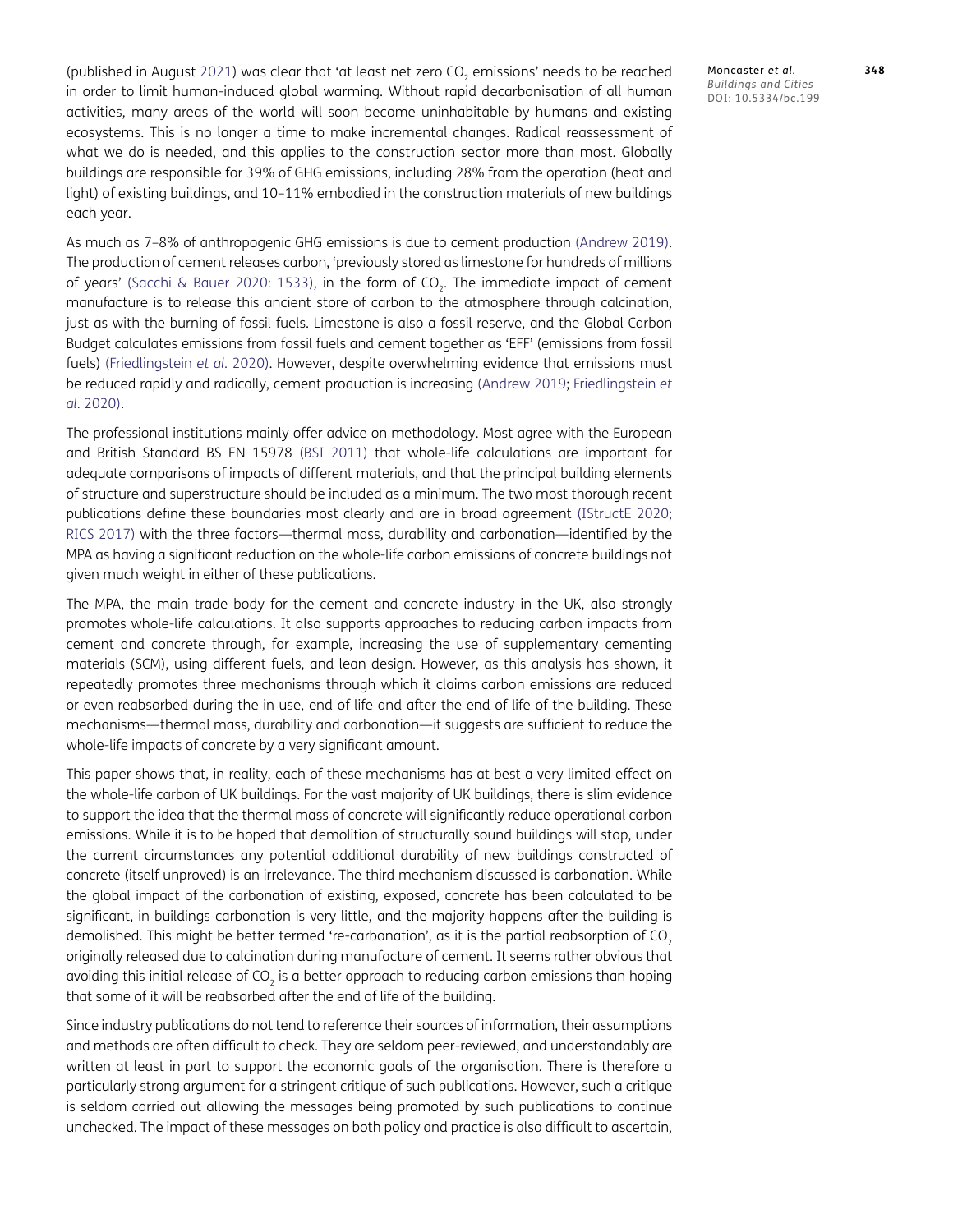but it is potentially very significant. This paper has therefore carried out such a critique, focusing here on the cement and concrete industry, while accepting that other trade organisations are likely to be making similarly unfounded claims.

The paper has focused on a case study of the UK. However, similar claims are made in other countries. For example, in the Swedish context the cement industry highlights existing concrete structures as a carbon sink, stating in their *Road-Map for a Climate-Neutral Concrete Construction* [\(Fossilfritt Sverige/Fossil Free Sweden 2021](#page-18-15)) that 15–20% of the calcination process emissions in the cement production is reabsorbed in existing concrete structures, and that this:

can nearly double through improving crushing and handling of demolished concrete structures to create larger exposed concrete surfaces.

(12)

The concrete federation ([Svensk Betong 2021\)](#page-20-14) as well as the dominant cement producer in Sweden [\(Cementa 2021](#page-18-16)) also argue for the inclusion of carbonation in the calculations and make claims about durability. Thermal mass has not been brought up in Sweden recently, but the durability and carbonation of concrete are used to support the argument that climate declarations should be performed over longer time horizons.

The findings in this paper point towards clear recommendations for designers and specifiers, policymakers, and the cement and concrete industry. For the first group it is clear that only an independent life cycle assessment (LCA) will provide any accuracy in assessing the whole-life impacts of buildings. However, these can be complex at an early design stage. There needs to be a clear understanding of the impact on calculations of future trends towards both warming climates and decarbonisation of electricity supplies, but also of the critical importance of reducing initial emissions of GHGs. Furthermore professionals and students need to be educated in concepts new to most of them such as carbonation, and in critical analysis, to give them the skills to interrogate messages from trade organisations. Policy makers can help by legislating to make the measurement of whole-life embodied impacts of buildings mandatory, as they have very recently in Sweden and other Nordic countries. In order for these measurements to be meaningful at the preliminary design stage, when construction materials are being decided, it is proposed that independent benchmarks are calculated and published as they have been in Sweden in order to give an overview of the range of likely values for different buildings in different materials. Finally the cement and concrete industry needs to be more honest with the messages it is sharing. Concrete is cheap, readily available and extremely versatile, and there is always likely to be a market for its use. But its continued use is also contributing significantly to climate change, and organisations such as the MPA have a duty to provide honest messaging to reflect realistic approaches to reduce this contribution.

The concluding remarks in the IStructE report note that there are many sources of uncertainty, but that:

widespread measurement and open reporting … [will] reduce this uncertainty and reduce our climate impact.

[\(IStructE 2022: 43](#page-19-20))

#### [Giesekam & Pomponi \(2017\)](#page-18-1) also suggest that:

By the end of 2017, there will be sufficient guidance and evidence to support widespread assessment; the industry must now demonstrate its commitment to tackling climate change by using this guidance to drive carbon reduction.

(339)

However, while accurate assessment is still unregulated and unpracticed, if the guidance is unclear or inaccurate, there is little hope that real carbon reduction will follow.

*Buildings and Cities* DOI: 10.5334/bc.199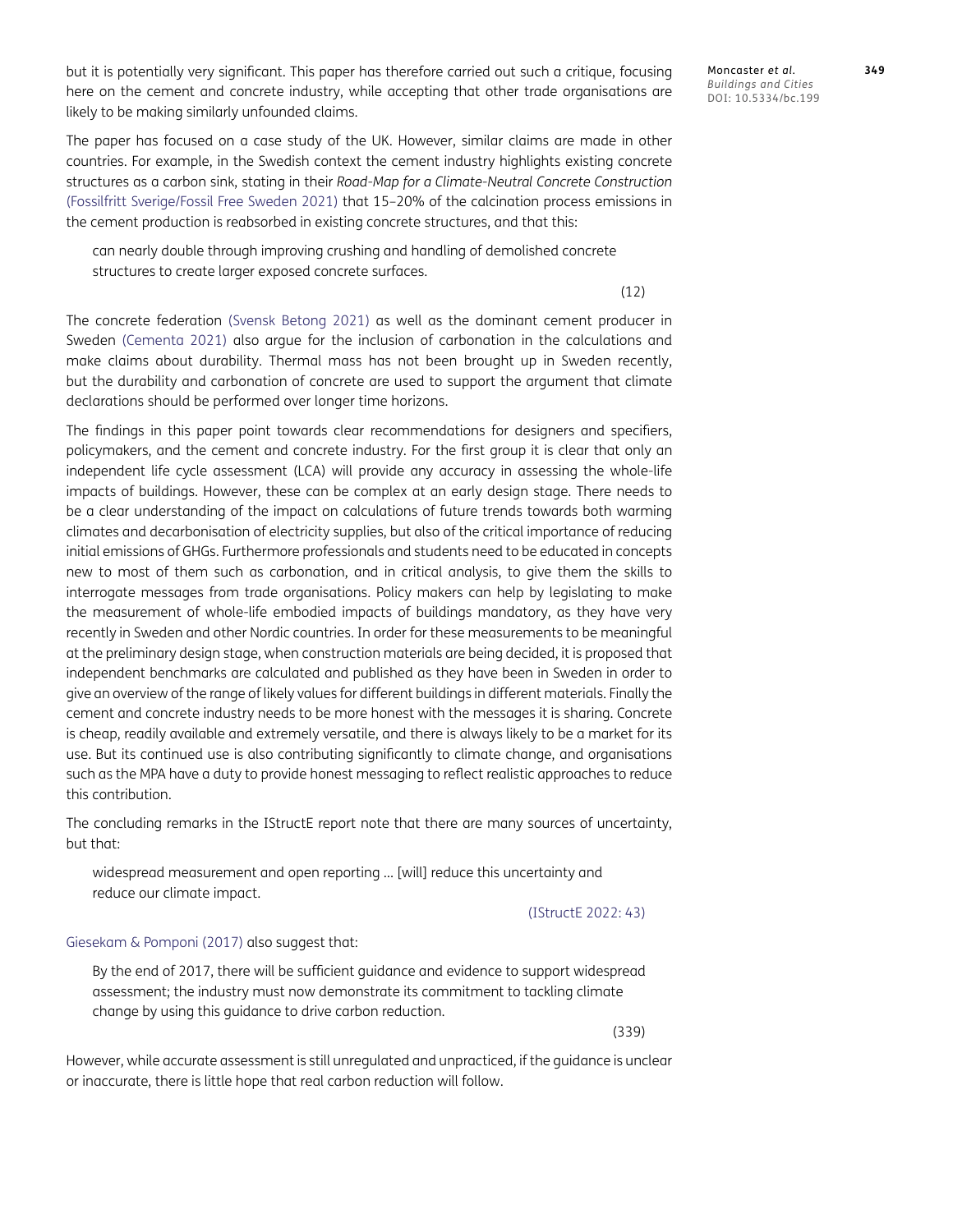#### **NOTES**

- <span id="page-16-1"></span>1 In many cases, what is measured and reported is  $CO<sub>2</sub>$ , rather than all GHGs. Since CO<sub>2</sub> is by far the major component of GHG emissions from construction materials, this makes rather little difference in practice. The term 'carbon' (which can be used either for just CO<sub>2</sub> or for all GHG emissions) is widely used across UK industry as well as, for example, major sector bodies such as the World Green Building Council (WGBC). Since the present paper is focused on the concept rather than on specific quantities, 'embodied carbon' as a generic term is considered appropriate.
- <span id="page-16-2"></span>2 See<https://www.concretecentre.com/>.
- <span id="page-16-3"></span>3 See<https://www.concretecentre.com/Resources/Publications.aspx/>.
- <span id="page-16-4"></span>4 For the survey, see [https://globalabc.org/resources/calls-for-proposals/rics-needs-you](https://globalabc.org/resources/calls-for-proposals/rics-needs-you-development-its-whole-life-carbon-assessment-built/)[development-its-whole-life-carbon-assessment-built/.](https://globalabc.org/resources/calls-for-proposals/rics-needs-you-development-its-whole-life-carbon-assessment-built/)
- <span id="page-16-5"></span>5 'Stages A1–A3 cover the extraction, transport, and processing of materials and components up to the point at which they leave the manufacturer; this is also known as the 'cradle to gate' stage.

#### **ACKNOWLEDGEMENTS**

The authors acknowledge their colleagues who worked with them on the wider project. In alphabetical order: Harpa Birgisdottir (Aalborg University, Denmark), Peter Guthrie (University of Cambridge, UK), Freja Nygaard Rasmussen (Aalborg University, Denmark) and Anne Rønning (Ostfoldforskning, Norway).

#### <span id="page-16-0"></span>**AUTHOR AFFILIATIONS**

**Alice Moncaster D** [0000-0002-6092-2686](https://orcid.org/0000-0002-6092-2686) School of Engineering & Innovation, Open University, Milton Keynes, UK **Tove Malmqvist D** [0000-0003-2949-422X](https://orcid.org/0000-0003-2949-422X) School of Architecture and the Built Environment, KTH Royal Institute of Technology, Stockholm, SE **Tim Forman D** [0000-0002-2333-9416](https://orcid.org/0000-0002-2333-9416) Cambridge Institute for Sustainability Leadership, University of Cambridge, Cambridge, UK **Francesco Pomponi 1** [0000-0003-3132-2523](https://orcid.org/0000-0003-3132-2523) Resource Efficient Built Environment Lab (REBEL), Edinburgh Napier University, Edinburgh, UK **Jane Anderson D** [0000-0002-9161-6913](https://orcid.org/0000-0002-9161-6913) School of Engineering & Innovation, Open University, Milton Keynes, UK Construction LCA Ltd, Lincolnshire, UK

#### **AUTHOR CONTRIBUTIONS**

The majority of the text was written by A.M., with additional sections by T.M., F.P., T.F. and J.A. All authors were involved in discussions on the content of this paper, and reviewed and proposed changes to the script. J.A. also provided a thorough final review.

#### **COMPETING INTERESTS**

The authors have no competing interests to declare.

#### **FUNDING**

A.M. was funded by the School of Engineering and Innovation at the Open University. Funding for J.A. came from the Arts and Humanities Research Council (AHRC) (grant number AH/R012709/1) Open-Oxford-Cambridge Doctoral Training Partnership.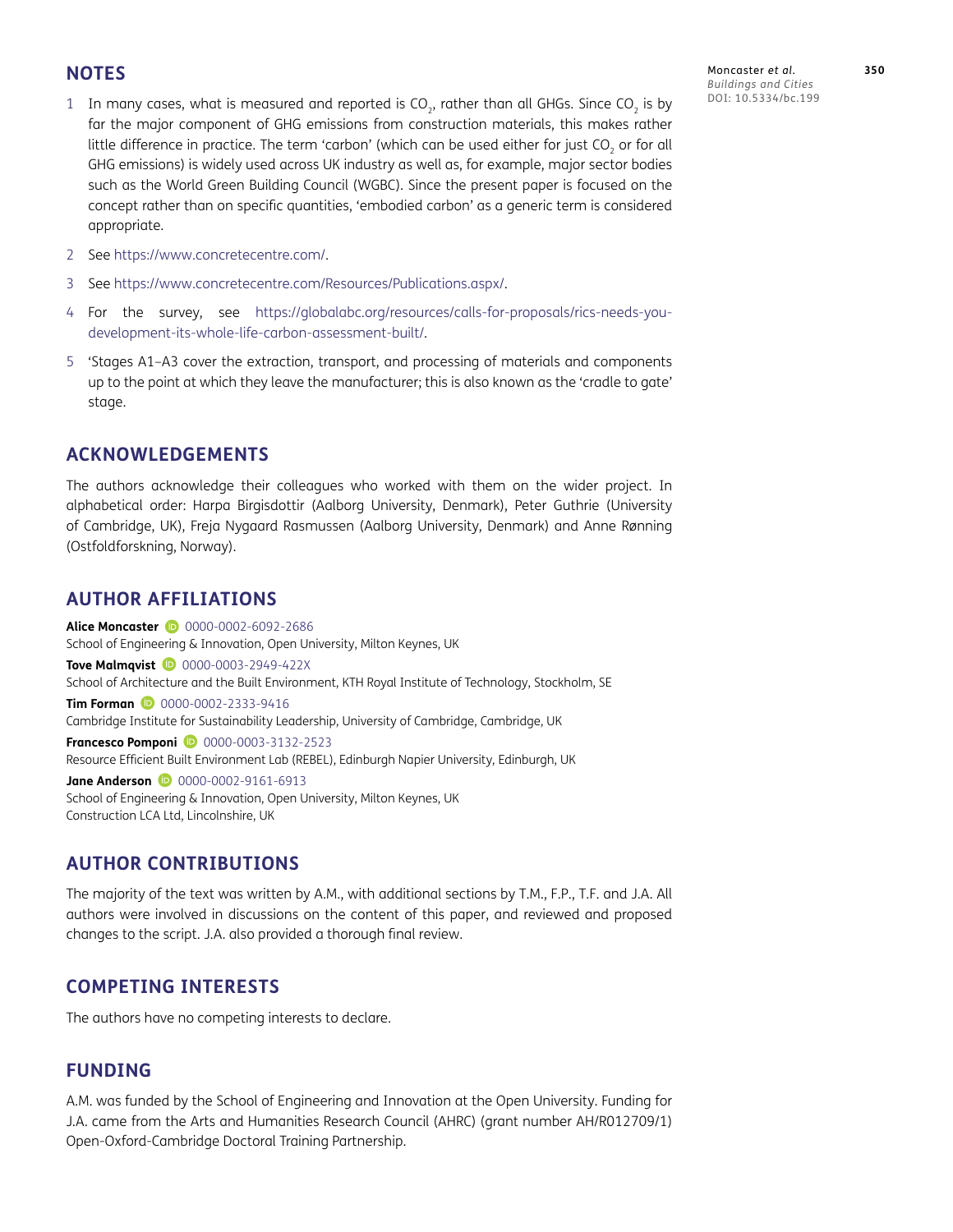#### **SUPPLEMENTAL DATA**

Supplemental data for this article can be accessed at: <https://doi.org/10.5334/bc.199.s1>

Moncaster *et al*. **351** *Buildings and Cities* DOI: 10.5334/bc.199

#### **REFERENCES**

- <span id="page-17-9"></span>**ACAN.** (2021). *The carbon footprint of construction*. Architects Climate Action Network (ACAN). [www.](http://www.architectscan.org) [architectscan.org](http://www.architectscan.org)
- <span id="page-17-8"></span>**Adams, J., Hillier-Brown, F. C., Moore, H. J., Lake, A. A., Araujo-Soares, V., White, M.,** & **Summerbell, C.** (2016). Searching and synthesising 'grey literature' and 'grey information' in public health: Critical reflections on three case studies. *Systematic Reviews*, 5(1), art. 164. DOI: [https://doi.org/10.1186/](https://doi.org/10.1186/s13643-016-0337-y) [s13643-016-0337-y](https://doi.org/10.1186/s13643-016-0337-y)
- <span id="page-17-6"></span>**Alberani, V., Pietrangeli, P. D. C.,** & **Mazza, A. M.** (1990). The use of grey literature in health sciences: A preliminary survey. *Bulletin of the Medical Library Association*, 78(4), 358. [https://www.ncbi.nlm.nih.gov/](https://www.ncbi.nlm.nih.gov/pmc/articles/PMC225438/) [pmc/articles/PMC225438/](https://www.ncbi.nlm.nih.gov/pmc/articles/PMC225438/)
- <span id="page-17-1"></span>**Allwood, J. M., Ashby, M. F., Gutowski, T. G.,** & **Worrell, E.** (2011). Material efficiency: A white paper. *Resources, Conservation and Recycling*, 55(3), 362–381. DOI: [https://doi.org/10.1016/j.](https://doi.org/10.1016/j.resconrec.2010.11.002) [resconrec.2010.11.002](https://doi.org/10.1016/j.resconrec.2010.11.002)
- <span id="page-17-0"></span>**Anderson, J.,** & **Moncaster, A.** (2020). Embodied carbon of concrete in buildings, Part 1: Analysis of published EPD. *Buildings and Cities*, 1(1). DOI: <https://doi.org/10.5334/bc.59>
- <span id="page-17-11"></span>**Anderson, S.,** & **Newell, R.** (2004). Prospects for carbon capture and storage technologies. *Annual Review of Environment and Resources*, 29(1), 109–142. DOI: [https://doi.org/10.1146/annurev.](https://doi.org/10.1146/annurev.energy.29.082703.145619) [energy.29.082703.145619](https://doi.org/10.1146/annurev.energy.29.082703.145619)
- Andersson, R., Fridh, K., Stripple, H., & Häglund, M. (2013). Calculating CO<sub>2</sub> uptake for existing concrete structures during and after service life. *Environmental Science & Technology*, 47(20), 11625–11633. DOI: <https://doi.org/10.1021/es401775w>
- <span id="page-17-16"></span>**Andersson, R., Stripple, H., Gustafsson, T.,** & **Ljungkrantz, C.** (2019). Carbonation as a method to improve climate performance for cement based material. *Cement and Concrete Research*, 124, 105819. DOI: <https://doi.org/10.1016/j.cemconres.2019.105819>
- <span id="page-17-2"></span>Andrew, R. M. (2019). Global CO<sub>2</sub> emissions from cement production, 1928-2018. *Earth System Science Data*, 11(4), 1675–1710. DOI: <https://doi.org/10.5194/essd-11-1675-2019>

<span id="page-17-4"></span>**Auger, C. P.** (1975). *Use of reports literature*. Butterworth.

- <span id="page-17-5"></span>**Auger, C. P.** (Ed.). (1989). *Information sources in grey literature*, 2nd ed. Bowker-Saur.
- **Baker, H., Moncaster, A., Remøy, H.,** & **Wilkinson, S.** (2021). Retention not demolition: How heritage thinking can inform carbon reduction. *Journal of Architectural Conservation*, 27(3), 176–194. DOI: [https://doi.org/1](https://doi.org/10.1080/13556207.2021.1948239) [0.1080/13556207.2021.1948239](https://doi.org/10.1080/13556207.2021.1948239)
- <span id="page-17-3"></span>**Baker, H. E., Moncaster, A. M.,** & **Al Tabbaa, A.** (2017). The decision to demolish or adapt on brownfield sites. *Proceeding of the Institute of Civil Engineers—Forensic Engineering*, 170 FE3, 144–156. DOI: [https://doi.](https://doi.org/10.1680/jfoen.16.00026) [org/10.1680/jfoen.16.00026](https://doi.org/10.1680/jfoen.16.00026)
- <span id="page-17-14"></span>**BEIS.** (2018). *2018 UK greenhouse gas emissions, final figures*. Department for Business, Energy and Industrial Strategy (BEIS). [https://webarchive.nationalarchives.gov.uk/ukgwa/20190509005513/https://www.gov.](https://webarchive.nationalarchives.gov.uk/ukgwa/20190509005513/https://www.gov.uk/government/statistics/energy-consumption-in-the-uk) [uk/government/statistics/energy-consumption-in-the-uk](https://webarchive.nationalarchives.gov.uk/ukgwa/20190509005513/https://www.gov.uk/government/statistics/energy-consumption-in-the-uk)
- <span id="page-17-12"></span>**BEIS.** (2019). *Updated energy and emissions projections*. Department for Business, Energy and Industrial Strategy (BEIS). [https://www.gov.uk/government/publications/updated-energy-and-emissions](https://www.gov.uk/government/publications/updated-energy-and-emissions-projections-2019)[projections-2019](https://www.gov.uk/government/publications/updated-energy-and-emissions-projections-2019)
- <span id="page-17-7"></span>**Benzies, K. M., Premji, S., Hayden, K. A.,** & **Serrett, K.** (2006). State‐of‐the‐evidence reviews: Advantages and challenges of including grey literature. *Worldviews on Evidence‐Based Nursing*, 3(2), 55–61. DOI: [https://](https://doi.org/10.1111/j.1741-6787.2006.00051.x) [doi.org/10.1111/j.1741-6787.2006.00051.x](https://doi.org/10.1111/j.1741-6787.2006.00051.x)
- <span id="page-17-13"></span>**Birgisdottir, H., Moncaster, A. M., Wiberg, A. H., Chae, C.-U., Yokoyama, K., Balouktsi, M., Seo, S., Oka, T., Luetzkendorf, T.,** & **Malmqvist, T.** (2017). IEA EBC Annex 57 'Evaluation of Embodied Energy and CO2eq for Building Construction'. *Energy and Buildings*, 154, 72-80. DOI: [https://doi.org/10.1016/j.](https://doi.org/10.1016/j.enbuild.2017.08.030) [enbuild.2017.08.030](https://doi.org/10.1016/j.enbuild.2017.08.030)
- <span id="page-17-10"></span>**BSI.** (2011). *BS EN 15978:2011: Incorporating corrigendum November 2011. Sustainability of construction works: Assessment of environmental performance—Calculation method*. British Standards Institution (BSI). [https://shop.bsigroup.com/products/sustainability-of-construction-works-assessment-of](https://shop.bsigroup.com/products/sustainability-of-construction-works-assessment-of-environmental-performance-of-buildings-calculation-method/standard)[environmental-performance-of-buildings-calculation-method/standard](https://shop.bsigroup.com/products/sustainability-of-construction-works-assessment-of-environmental-performance-of-buildings-calculation-method/standard)
- <span id="page-17-15"></span>**BSI.** (2017). *BS EN 16757:2017 Sustainability of construction works—Environmental product declarations— Product category rules for concrete and concrete elements*. British Standards Institution (BSI).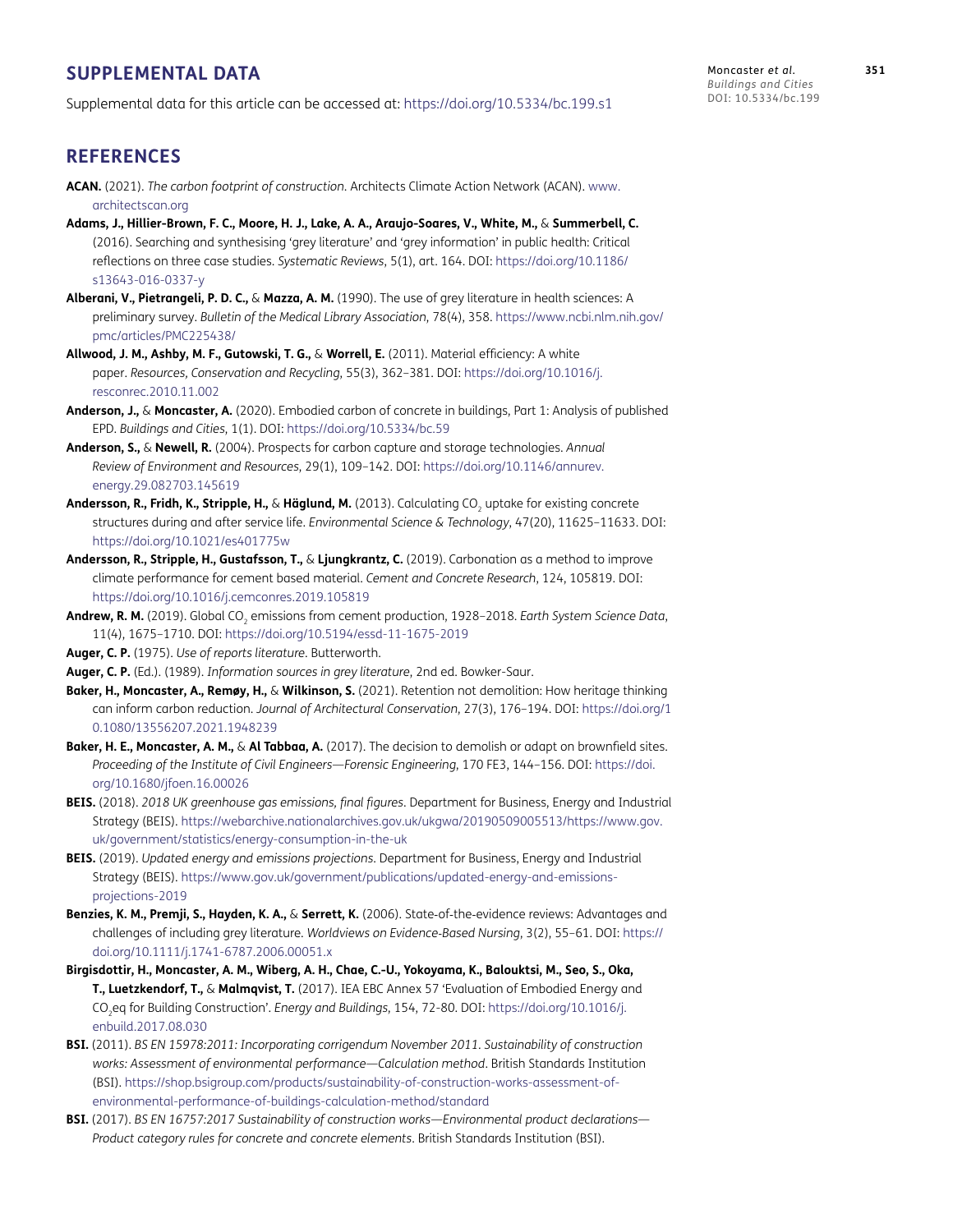- <span id="page-18-13"></span>**Cao, Z., Myers, R. J., Lupton, R. C., Duan, H., Sacchi, R., Zhou, N., Reed Miller, T., Cullen, J. M., Ge, Q.,** & **Liu, G.** (2020). The sponge effect and carbon emission mitigation potentials of the global cement cycle. *Nature Communications*, 11(1), art. 3777. DOI: <https://doi.org/10.1038/s41467-020-17583-w>
- <span id="page-18-16"></span>**Cementa.** (2021). *Synpunkter på Boverkets rapport 2020:13 'Utveckling av regler om klimatdeklaration av byggnader'* [Comments on the National Board of Housing, Building and Planning's report 2020: 13 'Development of rules on climate declaration of buildings'). [https://www.regeringen.se/49befc/](https://www.regeringen.se/49befc/contentassets/eee4559302dc4ac5a904c92df5e836de/cementa.pdf) [contentassets/eee4559302dc4ac5a904c92df5e836de/cementa.pdf](https://www.regeringen.se/49befc/contentassets/eee4559302dc4ac5a904c92df5e836de/cementa.pdf)
- <span id="page-18-9"></span>**Circular Ecology.** (2019). *Embodied carbon: The ICE database*. [https://circularecology.com/embodied-carbon](https://circularecology.com/embodied-carbon-footprint-database.html)[footprint-database.html](https://circularecology.com/embodied-carbon-footprint-database.html)
- <span id="page-18-5"></span>**Clark, D.** (2013). *What colour is your building? Measuring and reducing the energy and carbon footprint of buildings*. RIBA Publ.
- **de Schepper, M., van den Heede, P., van Driessche, I.,** & **de Belie, N.** (2014). Life cycle assessment of completely recyclable concrete. *Materials*, 7(8), 6010–6027. DOI: <https://doi.org/10.3390/ma7086010>
- <span id="page-18-2"></span>**Dunant, C. F., Drewniok, M. P., Orr, J. J.,** & **Allwood, J. M.** (2021). Good early stage design decisions can halve embodied CO2 and lower structural frames' cost. *Structures*, 33, 343–354. DOI: [https://doi.org/10.1016/j.](https://doi.org/10.1016/j.istruc.2021.04.033) [istruc.2021.04.033](https://doi.org/10.1016/j.istruc.2021.04.033)
- <span id="page-18-7"></span>**EAC.** (2021). *Inquiry into sustainability of the built environment: Written evidence. MPA UK Concrete*. Environmental Audit Committee (EAC). [https://committees.parliament.uk/work/1147/sustainability-of](https://committees.parliament.uk/work/1147/sustainability-of-the-built-environment/publications/written-evidence/)[the-built-environment/publications/written-evidence/](https://committees.parliament.uk/work/1147/sustainability-of-the-built-environment/publications/written-evidence/)
- <span id="page-18-15"></span>**Fossilfritt Sverige/Fossil Free Sweden.** (2021). *Road-map for a climate-neutral concrete construction*. [https://](https://fossilfrittsverige.se/en/roadmap/the-cement-industry/) [fossilfrittsverige.se/en/roadmap/the-cement-industry/](https://fossilfrittsverige.se/en/roadmap/the-cement-industry/)
- **Friedlingstein, P., Jones, M. W., O'Sullivan, M., Andrew, R. M., Hauck, J., Peters, G. P., Peters, W., Pongratz, J., Sitch, S., le Quéré, C., DBakker, O. C. E., Canadell1, J. G., Ciais1, P., Jackson, R. B., Anthoni1, P., Barbero, L., Bastos, A., Bastrikov, V., Becker, M., … Zaehle, S.** (2019). Global carbon budget 2019. *Earth System Science Data*, 11(4), 1783–1838. DOI:<https://doi.org/10.5194/essd-11-1783-2019>
- **Friedlingstein, P., O'Sullivan, M., Jones, M. W., Andrew, R. M., Hauck, J., Olsen, A., Peters, G. P., Peters, W., Pongratz, J., Sitch, S., le Quéré, C., Canadell, J. G., Ciais, P., Jackson, R. B., Alin, S., Aragão, L. E. O. C., Arneth, A., Arora, V., Bates, N. R., … Zaehle, S.** (2020). Global carbon budget 2020. *Earth System Science Data*, 12(4), 3269–3340. DOI:<https://doi.org/10.5194/essd-12-3269-2020>
- <span id="page-18-4"></span>**Giesekam, J., Barrett, J. R.,** & **Taylor, P.** (2016). Construction sector views on low carbon building materials. *Building Research & Information*, 44(4), 423–444. DOI: <https://doi.org/10.1080/09613218.2016.1086872>
- <span id="page-18-3"></span>**Giesekam, J., Barrett, J., Taylor, P.,** & **Owen, A.** (2014). The greenhouse gas emissions and mitigation options for materials used in UK construction. *Energy and Buildings*, 78, 202–214. DOI: [https://doi.org/10.1016/j.](https://doi.org/10.1016/j.enbuild.2014.04.035) [enbuild.2014.04.035](https://doi.org/10.1016/j.enbuild.2014.04.035)
- <span id="page-18-1"></span>**Giesekam, J.,** & **Pomponi, F.** (2017). Briefing: Embodied carbon dioxide assessment in buildings: guidance and gaps. *Proceedings of the Institution of Civil Engineers: Engineering Sustainability*, 171(7), 334–341. DOI:<https://doi.org/10.1680/jensu.17.00032>
- <span id="page-18-14"></span>**Guo, R., Wang, J., Bing, L., Tong, D., Ciais, P., Davis, S. J., Andrew, M., Xi, F.,** & **Liu, Z.** (2021). Global CO2 uptake of cement in 1930–2019. *Earth System Science Data*, 2(October). DOI: [https://doi.org/10.5194/](https://doi.org/10.5194/essd-13-1791-2021) [essd-13-1791-2021](https://doi.org/10.5194/essd-13-1791-2021)
- <span id="page-18-8"></span>**Hacker, J. N., de Saulles, T. P., Minson, A. J.,** & **Holmes, M. J.** (2008). Embodied and operational carbon dioxide emissions from housing: A case study on the effects of thermal mass and climate change. *Energy and Buildings*, 40(3), 375–384. DOI:<https://doi.org/10.1016/j.enbuild.2007.03.005>
- <span id="page-18-6"></span>**Haikola, S., Anshelm, J.,** & **Hansson, A.** (2021). Limits to climate action—Narratives of bioenergy with carbon capture and storage. *Political Geography*, 88, 102416. DOI:<https://doi.org/10.1016/j.polgeo.2021.102416>
- **Hart, J., D'Amico, B.,** & **Pomponi, F.** (2021). Whole‐life embodied carbon in multistory buildings: Steel, concrete and timber structures, *Journal of Industrial Ecology*, 25(2), 403–418. DOI: [https://doi.](https://doi.org/10.1111/jiec.13139) [org/10.1111/jiec.13139](https://doi.org/10.1111/jiec.13139)
- <span id="page-18-11"></span>Hawkins, W., Cooper, S., Allen, S., Roynon, J., & Ibell, T. (2021). Embodied carbon assessment using a dynamic climate model: Case-study comparison of a concrete, steel and timber building structure. *Structures*, 33, 90–98. DOI:<https://doi.org/10.1016/j.istruc.2020.12.013>
- <span id="page-18-0"></span>**Hertwich, E., Lifset, R., Pauliuk, S.,** & **Heeren, N.** (2020). *Resource efficiency and climate change: Material efficiency strategies for a low-carbon future. A report of the International Resource Panel (IRP)*. [http://hdl.](http://hdl.handle.net/20.500.11822/34351) [handle.net/20.500.11822/34351](http://hdl.handle.net/20.500.11822/34351)
- <span id="page-18-10"></span>**Hughes, M., Pope, P., Palmer, J.,** & **Armitage, P.** (2016). UK housing stock models using SAP: The case for heating regime change. *Science Journal of Energy Engineering*, 4(2), 12–22. DOI: [https://doi.](https://doi.org/10.11648/j.sjee.20160402.11) [org/10.11648/j.sjee.20160402.11](https://doi.org/10.11648/j.sjee.20160402.11)
- <span id="page-18-12"></span>**Huuhka, S.,** & **Lahdensivu, J.** (2016). Statistical and geographical study on demolished buildings. *Building Research & Information*, 44(1), 73–96. DOI: <https://doi.org/10.1080/09613218.2014.980101>

Moncaster *et al*. **352** *Buildings and Cities* DOI: 10.5334/bc.199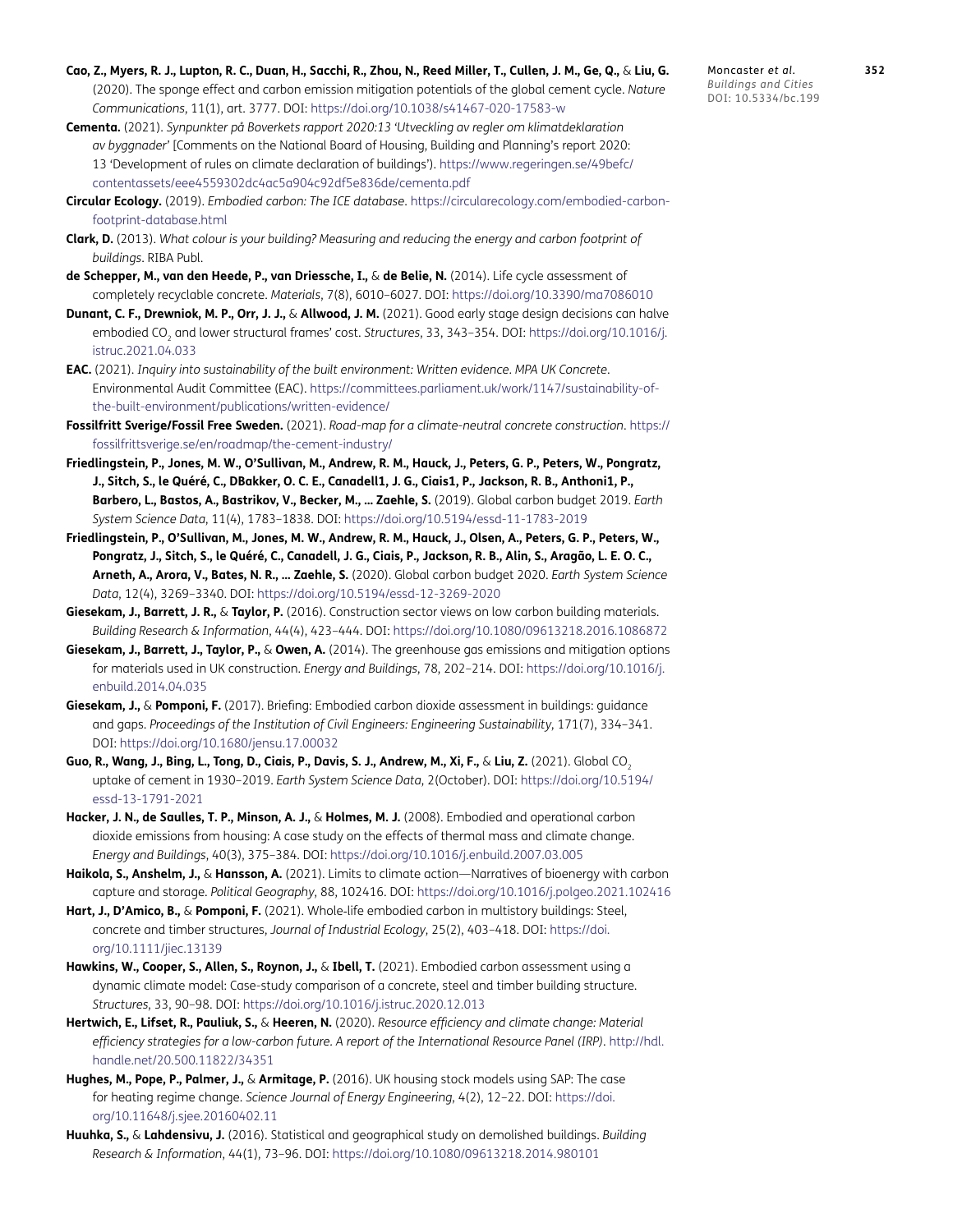- <span id="page-19-5"></span>**ICE.** (2015). *Embodied energy and carbon*. Institution of Civil Engineers (ICE). [https://www.ice.org.uk/](https://www.ice.org.uk/knowledge-and-resources/briefing-sheet/embodied-energy-and-carbon) [knowledge-and-resources/briefing-sheet/embodied-energy-and-carbon](https://www.ice.org.uk/knowledge-and-resources/briefing-sheet/embodied-energy-and-carbon)
- <span id="page-19-6"></span>**ICE.** (2022). *Low carbon concrete routemap*. Institution of Civil Engineers (ICE). [https://www.ice.org.uk/](https://www.ice.org.uk/media/200i0yqd/2022-04-26-low-carbon-concrete-routemap-final_rev.pdf) [media/200i0yqd/2022-04-26-low-carbon-concrete-routemap-final\\_rev.pdf](https://www.ice.org.uk/media/200i0yqd/2022-04-26-low-carbon-concrete-routemap-final_rev.pdf)
- <span id="page-19-0"></span>**IEA.** (2021). *Cement*. International Energy Agency (IEA). <https://www.iea.org/reports/cement>
- <span id="page-19-21"></span>**IPCC.** (2021). *Climate change 2021: The physical science basis. Contribution of Working Group I to the Sixth Assessment Report of the Intergovernmental Panel on Climate Change* (Masson-Delmotte, V., Zhai, P., Pirani, A., Connors, S. L., Péan, C., Berger, S., Caud, N., Chen, Y., Goldfarb, L., Gomis, M. I., Huang, M., Leitzell, K., Lonnoy, E., Matthews, J. B. R., Maycock, T. K., Waterfield, T., Yelekçi, O., Yu, R., & Zhou, B. (Eds.)). Cambridge University Press.<https://www.ipcc.ch/report/ar6/wg1/>
- <span id="page-19-4"></span>**IStructE.** (2011). *A short guide to embodied carbon in building structures*. Institution of Structural Engineers (IStructE). [https://www.istructe.org/IStructE/media/Public/Resources/a-short-guide-to-embodied](https://www.istructe.org/IStructE/media/Public/Resources/a-short-guide-to-embodied-carbon-in-building-structures.pdf)[carbon-in-building-structures.pdf](https://www.istructe.org/IStructE/media/Public/Resources/a-short-guide-to-embodied-carbon-in-building-structures.pdf)
- <span id="page-19-19"></span>**IStructE.** (2020). *How to calculate embodied carbon*. Institution of Structural Engineers (IStructE). [https://](https://www.istructe.org/IStructE/media/Public/Resources/istructe-how-to-calculate-embodied-carbon.pdf) [www.istructe.org/IStructE/media/Public/Resources/istructe-how-to-calculate-embodied-carbon.pdf](https://www.istructe.org/IStructE/media/Public/Resources/istructe-how-to-calculate-embodied-carbon.pdf)
- <span id="page-19-20"></span>**IStructE.** (2022). *How to calculate embodied carbon*. Institution of Structural Engineers (IStructE). [https://](https://www.istructe.org/resources/guidance/how-to-calculate-embodied-carbon/) [www.istructe.org/resources/guidance/how-to-calculate-embodied-carbon/](https://www.istructe.org/resources/guidance/how-to-calculate-embodied-carbon/)
- <span id="page-19-1"></span>**Jusselme, T., Rey, E.,** & **Andersen, M.** (2020). Surveying the environmental life-cycle performance assessments: Practice and context at early building design stages. *Sustainable Cities and Society*, 52, 101879. DOI: <https://doi.org/10.1016/j.scs.2019.101879>
- <span id="page-19-12"></span>**Lane, J., Greig, C.,** & **Garnett, A.** (2021). Uncertain storage prospects create a conundrum for carbon capture and storage ambitions. *Nature Climate Change*, 11, 925–936. DOI: [https://doi.org/10.1038/s41558-021-](https://doi.org/10.1038/s41558-021-01175-7) [01175-7](https://doi.org/10.1038/s41558-021-01175-7)
- <span id="page-19-7"></span>**LETI.** (2020). *Embodied carbon primer*. London Energy Transformation Initiative (LETI). [https://www.leti.](https://www.leti.london/ecp) [london/ecp](https://www.leti.london/ecp)
- <span id="page-19-3"></span>**Mahood, Q., van Eerd, D.,** & **Irvin, E.** (2014). Searching for grey literature for systematic reviews: Challenges and benefits. *Research Synthesis Methods*, 5(3), 221–234. DOI: <https://doi.org/10.1002/jrsm.1106>
- <span id="page-19-14"></span>**Malmqvist, T., Nehasilova, M., Moncaster, A., Birgisdottir, H., Nygaard Rasmussen, F., Houlihan Wiberg, A.,** & **Potting, J.** (2018). Design and construction strategies for reducing embodied impacts from buildings—Case study analysis. *Energy and Buildings*, 166, 35–47. DOI: [https://doi.org/10.1016/j.](https://doi.org/10.1016/j.enbuild.2018.01.033) [enbuild.2018.01.033](https://doi.org/10.1016/j.enbuild.2018.01.033)
- <span id="page-19-16"></span>**Matter, J. M.,** & **Kelemen, P. B.** (2009). Permanent storage of carbon dioxide in geological reservoirs by mineral carbonation. *Nature Geoscience*, 2(12), 837–841. DOI:<https://doi.org/10.1038/ngeo683>
- <span id="page-19-15"></span>**MHCLG.** (2020). *English Housing Survey data on stock profile*. Ministry of Housing, Communities & Local Government (MHCLG). <https://www.gov.uk/government/statistical-data-sets/stock-profile>
- <span id="page-19-13"></span>**Moncaster, A. M., Anderson, J.,** & **Mulligan, H.** (2021). *Supporting the development of quality data: Availability, quality and use of construction product LCA data for Ireland, Italy and Croatia. A report for the Irish, Italian and Croatian Green Building Councils*. [https://www.igbc.ie/wp-content/uploads/2021/05/](https://www.igbc.ie/wp-content/uploads/2021/05/LIFE-Levels-CAR-Report_revA_29April-2021_clean.pdf) [LIFE-Levels-CAR-Report\\_revA\\_29April-2021\\_clean.pdf](https://www.igbc.ie/wp-content/uploads/2021/05/LIFE-Levels-CAR-Report_revA_29April-2021_clean.pdf)
- <span id="page-19-2"></span>**Moncaster, A. M., Hinds, D., Cruickshank, H., Guthrie, P. M., Crishna, N., Baker, K., Beckmann, K.,** & **Jowitt, P. W.** (2010). A key issue: Knowledge exchange between academia and industry. *Proceedings of the Institute of Civil Engineers—Engineering Sustainability*, 163(3), 167–174. DOI: [https://doi.org/10.1680/](https://doi.org/10.1680/ensu.2010.163.3.167) [ensu.2010.163.3.167](https://doi.org/10.1680/ensu.2010.163.3.167)
- <span id="page-19-17"></span>**Monteiro, I., Branco, F. A., Brito, J. de,** & **Neves, R.** (2012). Statistical analysis of the carbonation coefficient in open air concrete structures. *Construction and Building Materials*, 29, 263–269. DOI: [https://doi.](https://doi.org/10.1016/j.conbuildmat.2011.10.028) [org/10.1016/j.conbuildmat.2011.10.028](https://doi.org/10.1016/j.conbuildmat.2011.10.028)
- <span id="page-19-8"></span>**MPA.** (2012). *Zero carbon performance: Cost-effective concrete and masonry homes*. Mineral Products Association (MPA). [https://www.concretecentre.com/Resources/Publications/Zero-Carbon-Performance](https://www.concretecentre.com/Resources/Publications/Zero-Carbon-Performance-cost-effective-concrete.aspx)[cost-effective-concrete.aspx](https://www.concretecentre.com/Resources/Publications/Zero-Carbon-Performance-cost-effective-concrete.aspx)
- <span id="page-19-9"></span>**MPA.** (2015a). *Ahead of the Game magazine*. Mineral Products Association (MPA). [https://www.](https://www.concretecentre.com/Resources/Publications/This-is-Concrete-Ahead-of-the-Game.aspx) [concretecentre.com/Resources/Publications/This-is-Concrete-Ahead-of-the-Game.aspx](https://www.concretecentre.com/Resources/Publications/This-is-Concrete-Ahead-of-the-Game.aspx)
- <span id="page-19-18"></span>**MPA.** (2015b). *Visual concrete: Guidance on specification of formed concrete finishes*. Mineral Products Association (MPA). [https://www.concretecentre.com/Publications-Software/Publications/Visual-Concrete.](https://www.concretecentre.com/Publications-Software/Publications/Visual-Concrete.aspx) [aspx](https://www.concretecentre.com/Publications-Software/Publications/Visual-Concrete.aspx)
- <span id="page-19-11"></span>**MPA.** (2016). *Whole life carbon and buildings: Concrete solutions for reducing embodied and operational CO<sup>2</sup>* . Mineral Products Association (MPA). [https://www.concretecentre.com/Publications-Software/](https://www.concretecentre.com/Publications-Software/Publications/Whole-life-Carbon-and-Buildings.aspx) [Publications/Whole-life-Carbon-and-Buildings.aspx](https://www.concretecentre.com/Publications-Software/Publications/Whole-life-Carbon-and-Buildings.aspx)
- <span id="page-19-10"></span>**MPA.** (2019). *Thermal mass explained*. Mineral Products Association (MPA). [https://www.concretecentre.com/](https://www.concretecentre.com/Resources/Publications/Thermal-Mass-Explained.aspx) [Resources/Publications/Thermal-Mass-Explained.aspx](https://www.concretecentre.com/Resources/Publications/Thermal-Mass-Explained.aspx)

Moncaster *et al*. **353** *Buildings and Cities* DOI: 10.5334/bc.199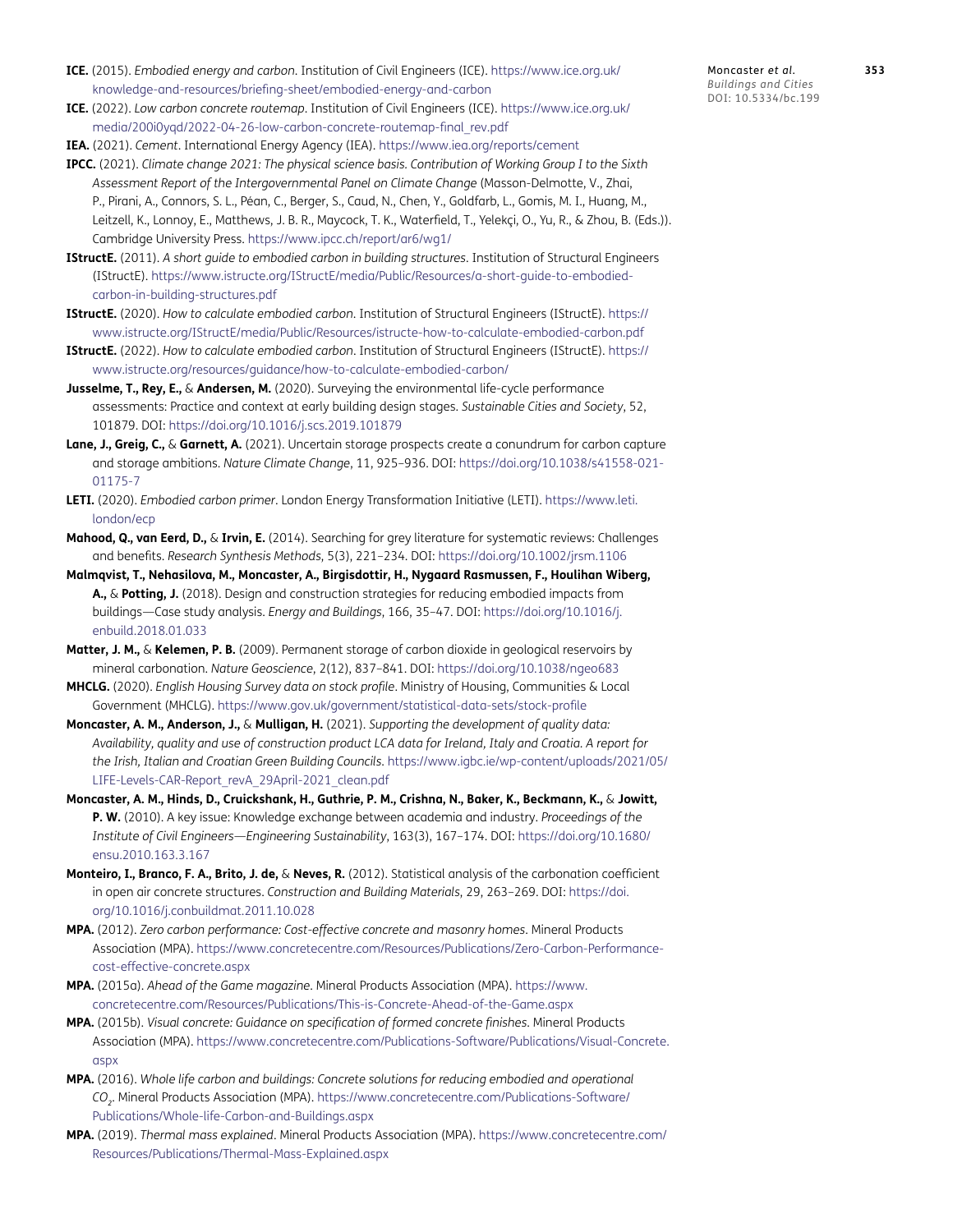<span id="page-20-6"></span>**MPA.** (2020). *Roadmap to beyond net zero*. Mineral Products Association (MPA).

- **O'Connor, J.** (2004). Survey on actual service lives for North American buildings. *Woodframe Housing Durability and Disaster Issues*.<http://www.softwoodlumber.org/pdfs/SurveyonActualServiceLives.pdf>
- <span id="page-20-1"></span>**Orr, J., Drewniok, M. P., Walker, I., Ibell, T., Copping, A.,** & **Emmitt, S.** (2019). Minimising energy in construction: Practitioners' views on material efficiency. *Resources, Conservation and Recycling*, 140, 125–136. DOI: <https://doi.org/10.1016/j.resconrec.2018.09.015>
- <span id="page-20-4"></span>**Pappas, C.,** & **Williams, I.** (2011). Grey literature: Its emerging importance. *Journal of Hospital Librarianship*, 11(3), 228–234. DOI: <https://doi.org/10.1080/15323269.2011.587100>
- **Quéré, C., Andrew, R., Friedlingstein, P., Sitch, S., Hauck, J., Pongratz, J., Pickers, P., Ivar Korsbakken, J., Peters, G., Canadell, J., Arneth, A., Arora, V., Barbero, L., Bastos, A., Bopp, L., Ciais, P., Chini, L., Ciais, P., Doney, S., … Zheng, B.** (2018). Global carbon budget 2018. *Earth System Science Data*, 10(4), 2141–2194. DOI:<https://doi.org/10.5194/essd-10-2141-2018>
- <span id="page-20-10"></span>**RAEng & NEPC.** (2021). *Decarbonising construction: Building a new net zero industry*. Royal Academy of Engineering (RAEng) & National Engineering Policy Centre (NEPC). <https://t.co/NCLzMgb2V6?amp=1>
- <span id="page-20-2"></span>**Ramage, M. H., Burridge, H., Busse-Wicher, M., Fereday, G., Reynolds, T., Shah, D. U., Wu, G., Yu, L., Fleming, P., Densley-Tingley, D., Allwood, J., Dupree, P., Linden, P. F.,** & **Scherman, O.** (2017). The wood from the trees: The use of timber in construction. *Renewable and Sustainable Energy Reviews*, 68(1), 333–359. DOI:<https://doi.org/10.1016/j.rser.2016.09.107>
- **Rasmussen, F. N., Malmqvist, T.,** & **Birgisdóttir, H.** (2020). Drivers, barriers and development needs for LCA in the Nordic building sector—A survey among professionals. *IOP Conference Series: Earth and Environmental Science*, 588(3), 032022. DOI:<https://doi.org/10.1088/1755-1315/588/3/032022>
- <span id="page-20-12"></span>**Reilly, A.,** & **Kinnane, O.** (2017). The impact of thermal mass on building energy consumption. *Applied Energy*, 198, 108–121. DOI:<https://doi.org/10.1016/j.apenergy.2017.04.024>
- <span id="page-20-9"></span>**RIBA.** (2017). *Embodied and whole life carbon assessment for architects*. The Royal Institute of British Architects (RIBA). [https://www.architecture.com/knowledge-and-resources/resources-landing-page/](https://www.architecture.com/knowledge-and-resources/resources-landing-page/whole-life-carbon-assessment-for-architects) [whole-life-carbon-assessment-for-architects](https://www.architecture.com/knowledge-and-resources/resources-landing-page/whole-life-carbon-assessment-for-architects)
- <span id="page-20-7"></span>**RICS.** (2015). Methodology to calculate embodied carbon of materials. In *RICS QS & Construction Standards*. The Royal Institution of Chartered Surveyors (RICS). [https://www.igbc.ie/wp-content/uploads/2015/02/](https://www.igbc.ie/wp-content/uploads/2015/02/RICS-Methodology_embodied_carbon_materials_final-1st-edition.pdf) [RICS-Methodology\\_embodied\\_carbon\\_materials\\_final-1st-edition.pdf](https://www.igbc.ie/wp-content/uploads/2015/02/RICS-Methodology_embodied_carbon_materials_final-1st-edition.pdf)
- <span id="page-20-8"></span>**RICS.** (2017). *RICS professional statement: Whole life carbon assessment for the built environment*. The Royal Institution of Chartered Surveyors (RICS). [https://www.rics.org/globalassets/rics-website/media/news/](https://www.rics.org/globalassets/rics-website/media/news/whole-life-carbon-assessment-for-the--built-environment-november-2017.pdf) [whole-life-carbon-assessment-for-the--built-environment-november-2017.pdf](https://www.rics.org/globalassets/rics-website/media/news/whole-life-carbon-assessment-for-the--built-environment-november-2017.pdf)
- <span id="page-20-5"></span>**Rothstein, H.,** & **Hopewell, S.** (2009). Grey literature. In *Sage handbook of research synthesis and metaanalysis* (pp. 103–126). Russell Sage Foundation.
- **Ruuska, A.,** & **Häkkinen, T.** (2014). Material efficiency of building construction. *Buildings*, 4(3). DOI: [https://doi.](https://doi.org/10.3390/buildings4030266) [org/10.3390/buildings4030266](https://doi.org/10.3390/buildings4030266)
- <span id="page-20-13"></span>**Sacchi, R.,** & **Bauer, C.** (2020). Should we neglect cement carbonation in life cycle inventory databases? *International Journal of Life Cycle Assessment*, 25(8), 1532–1544. DOI: [https://doi.org/10.1007/s11367-](https://doi.org/10.1007/s11367-020-01776-y) [020-01776-y](https://doi.org/10.1007/s11367-020-01776-y)
- **Sáez del Bosque, I. F., Van den Heede, P., De Belie, N., Sánchez de Rojas, M. I.,** & **Medina, C.** (2020). Carbonation of concrete with construction and demolition waste based recycled aggregates and cement with recycled content. *Construction and Building Materials*, 234, 117336. DOI: [https://doi.org/10.1016/j.](https://doi.org/10.1016/j.conbuildmat.2019.117336) [conbuildmat.2019.117336](https://doi.org/10.1016/j.conbuildmat.2019.117336)
- **Schlanbusch, R. D., Fufa, S. M., Häkkinen, T., Vares, S., Birgisdottir, H.,** & **Ylmén, P.** (2016). Experiences with LCA in the Nordic building industry—Challenges, needs and solutions. *Energy Procedia*, 96, 82–93. DOI: <https://doi.org/10.1016/j.egypro.2016.09.106>
- <span id="page-20-3"></span>**Shanks, W., Dunant, C. F., Drewniok, M. P., Lupton, R. C., Serrenho, A.,** & **Allwood, J. M.** (2019). How much cement can we do without? Lessons from cement material flows in the UK. *Resources, Conservation and Recycling*, 141, 441–454. DOI: <https://doi.org/10.1016/j.resconrec.2018.11.002>
- <span id="page-20-11"></span>**Sharston, R.,** & **Murray, S.** (2020). The combined effects of thermal mass and insulation on energy performance in concrete office buildings. *Advances in Building Energy Research*, 14(3), 322–337. DOI: <https://doi.org/10.1080/17512549.2018.1547220>
- <span id="page-20-0"></span>**Simonen, K., Rodriguez, B. X.,** & **De Wolf, C.** (2017). Benchmarking the embodied carbon of buildings. *Technology|Architecture + Design*, 1(2), 208–218. DOI: <https://doi.org/10.1080/24751448.2017.1354623>
- <span id="page-20-14"></span>**Svensk Betong.** (2021). *Svensk Betong svar på remiss Fi 2020/02715 Remiss av Boverkets rapport Utveckling av regler om klimatdeklaration av byggnader* [Svensk Betong responds to consultation Fi 2020/02715 Referral of the National Board of Housing, Building and Planning's report Development of rules on climate declaration of buildings). [https://www.regeringen.se/49befc/contentassets/](https://www.regeringen.se/49befc/contentassets/eee4559302dc4ac5a904c92df5e836de/svensk-betong.pdf) [eee4559302dc4ac5a904c92df5e836de/svensk-betong.pdf](https://www.regeringen.se/49befc/contentassets/eee4559302dc4ac5a904c92df5e836de/svensk-betong.pdf)